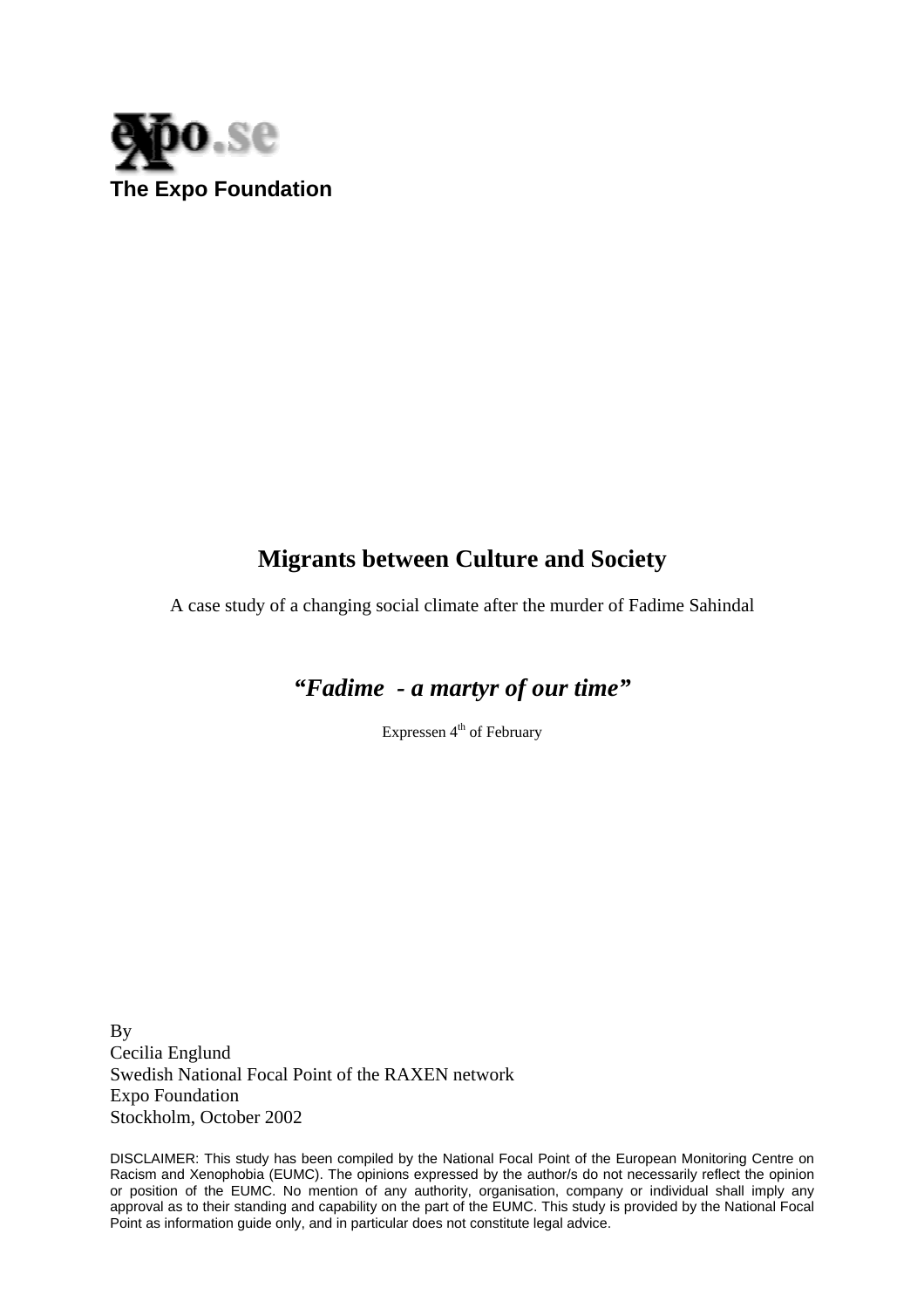# **Executive summary**

On 21 January 2002, 26-year-old Fadime Sahindal was shot to death by her father in her sister's flat in Uppsala, north from Stockholm. The family is of Kurdish origin and came as refugees to Sweden from Turkey. This murder has had a great impact on Swedish society as a whole. The murder became one of the largest media stories of the year with an intensive coverage in television and other media. For two weeks it was the single leading story, eclipsing news about the war in Afghanistan and other large topics. The Fadime Sahindal murder has touched the whole Swedish nation. She has become a »martyr of our time«.

The murder has also had great impact on the Swedish authorities' work regarding subjected girls of migrant origin. Activities to protect and support migrant girls subjected to violence and threats in their families have become an issue of high priority among authorities and NGO's alike.

The aim of this report is to illuminate the major activities and increased focus on subject girls of migrant origin that have emerged after this murder. It is also an effort to analyse whether this murder has changed the climate of debate in Sweden. In a way, the debate may have become more open, regarding several aspects of integration and migration. The attention of the murder of Fadime Sahindal may be one reason, as well as other events of major importance such as the attacks on World Trade Centre on 11 September 2001. This development has both advantages and disadvantages, which are brought up in the discussion of the report.

This case study will discuss the main aspects of the activities and approaches made in Sweden since the murder in the end of January 2002. First, the Fadime Sahindal case will be given an introduction, as well as other murders with a similar »honour« relation. The murder of Fadime Sahindal is the third known case in Sweden of a so called »honour killing«. In 1999 another Kurdish girl living in Sweden, Pela Atroshi, was murdered by male relatives in the Iraqi part of Kurdistan. And in 1996 a 15 year old girl, Sara, was strangled to death by her brother and her cousin. The real debate on migrant girls' subjection, however, did not start until the murder of Pela Atroshi became known to the public, almost a year after she died. Following Fadime Sahindal's death the focus on such violence have dramatically increased to become one of the major topics discussed in Swedish media.

Also the report will deal with activities regarding the Swedish Government, which has appointed an expertise group commissioned to look into the situation of subject girls of migrant origin and come up with suggestions on measures on how to counteract such subjection. The group will also focus on migrant men and boys.

The majority of the activities among the NGOs that are presented in this report are aiming at women and girls. There are a few women shelters that are mainly working with migrant women and girls, which have received a great amount of attention in media. They have also to a certain extent participated in the public debate in media and in manifestations in memory of Fadime Sahindal and other victims of »honour killings«. This attention has resulted in an increase of telephone calls made to the women shelters and emergency hot lines from subject migrant women and girls.

The report will also present examples of other organisations established as may be seen as a direct response to the murder in Uppsala. There will also be a presentation of the migrant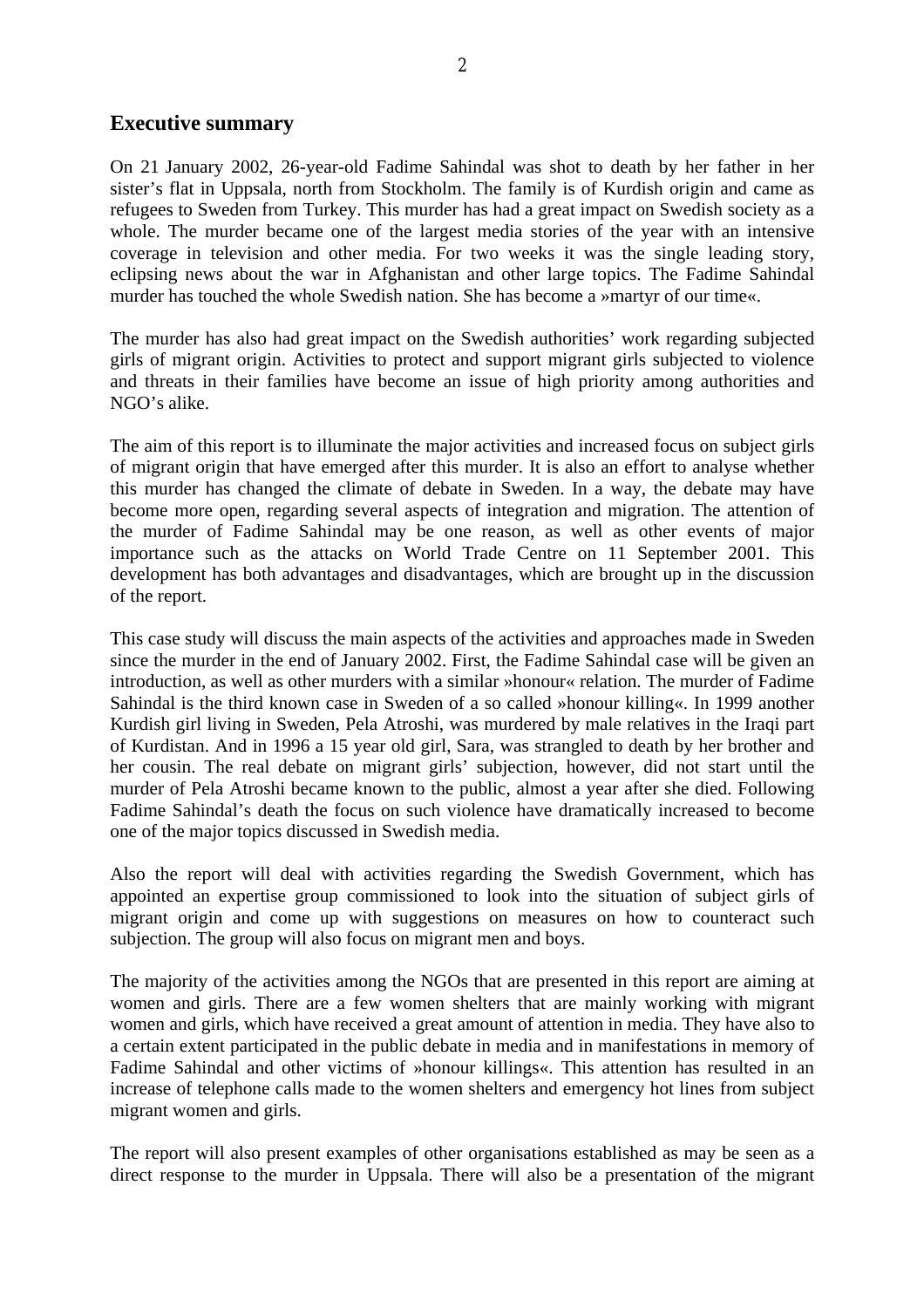organisations' engagement in issues regarding migrant girls who are subject to violence in their homes. One of the major organisations with this issue is the Swedish Save the Children Fund. In their work they are aiming at both the subjected girls, but also the men and boys in migrant families. They are collaborating with several migrant organisations that are representing migrants from the Middle East in particular.

Apart from examining the work of the Swedish authorities and NGOs, a part in the report will deal with the very recent debate that emerged among the mainstream political parties regarding integration and migration issues and whether this may be related to the debate on integration and migration issues that occurred after the murder of Fadime Sahindal.

Also the ongoing activities of the xenophobic parties have been examined to see whether their articles may relate to the debate in society as a whole regarding migrants and violence in migrant families. The ongoing debate has affected the xenophobic parties' activities since they use contributions from participants in the debate in media for their own purposes. The question is however to what extent they affect the society.

Violence in families and against women has been in focus in media and among authorities for quite some time. However violence against women and girls has become more noticed during recent years. It may also be of a more delicate matter, in particular from the Swedish authorities' part, when it occurs in migrant families, as there may be difficult to both counteract and explain this violence without pinpointing certain ethnic groups in society.

The Fadime Sahindal murder and similar murders on migrant girls have led to the use of new concepts in order to define this crime and the group of girls subjected to this kind of violence. The authorities have chosen to call this group »subject girls living in patriarchal families«. One may also say that a new category of murder has emerged, namely the »honour killing«. Many do not want to use this term but it has caught on and become of common use.

Participants in the public debate have presented several explanations to the occurrence of »honour killings«. The main question have focused on whether this kind of murder category can be explained as »culturally specific« or not. Many participants in the debate, both men and women, and of all kinds of origin, have participated and contributed with their views in the debate.

Media has a powerful position in society; in a way media is setting the agenda for society as a whole. Their focus on the Fadime Sahindal murder and to similar murders may also be an underlying factor for the authorities in their work. Media also has a great influence in forming public opinion since it determines how a specific issue is described. Media also chooses the participants in the debate.

This report will focus on both »good« and »bad« impact that the Fadime Sahindal murder has had on society as a whole. The focus of subject girls of migrant origin may have made them more visible in society, which leads to better measures to counteract this kind of subjection and hopefully better integration policies for migrants in society.

In addition, this case study will illuminate how the focus on the Fadime Sahindal murder may have affected the public opinion and view of the migrants living in Sweden. One effect may be society's, mainly politicians and participants in the debate, increased demands on their responsibilities. The talk of improved integration, mainly concerning migrants' better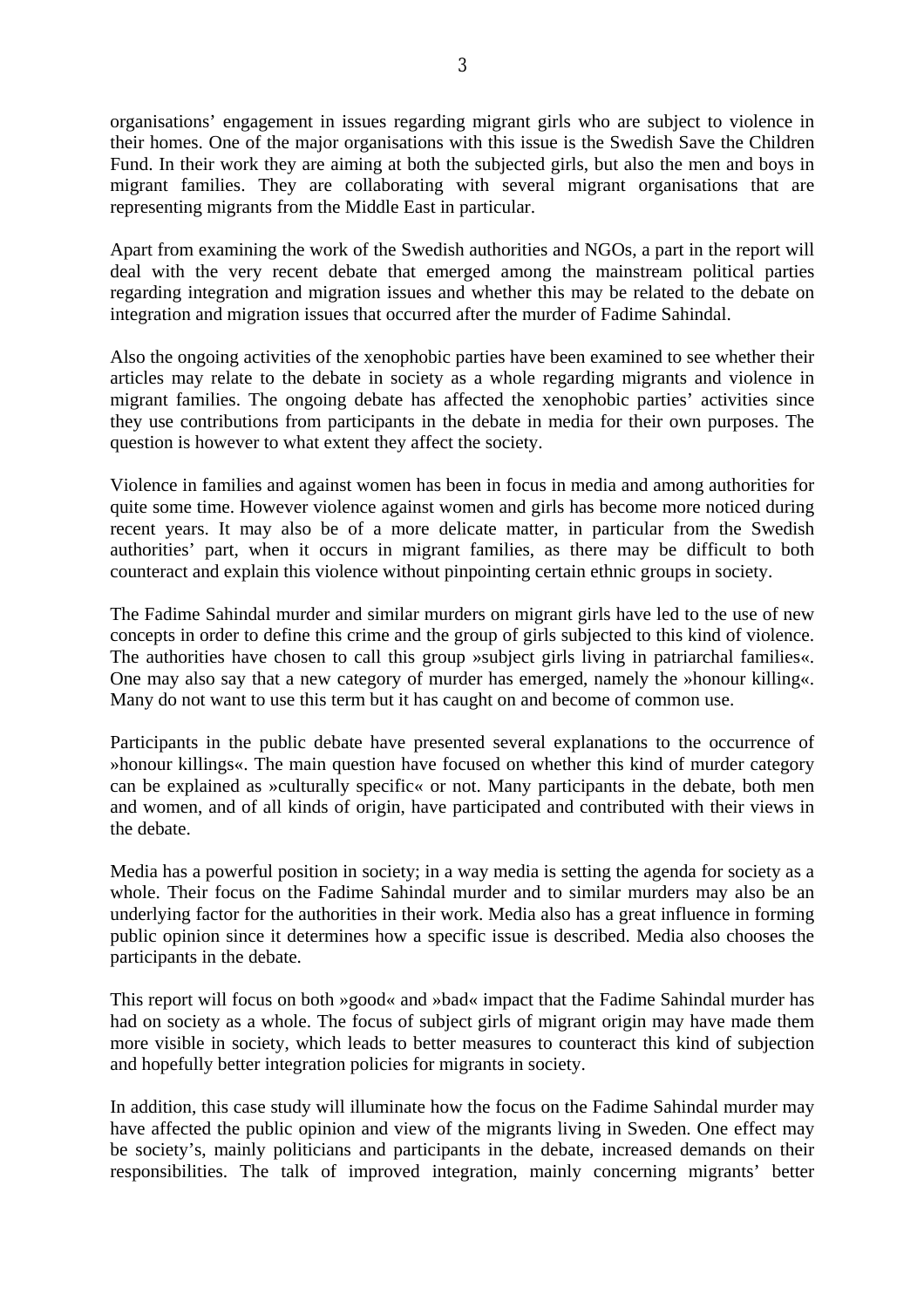knowledge on what values that are prevailing in the Swedish society, has been increased after the murder of Fadime Sahindal. This has been expressed in, for instance, increased demands on the introduction of »tests«, mostly regarding language skills but also regarding values, as a prerequisite to become a Swedish citizen. Similar suggestions on increased demands on the migrant population have also emerged in the major political parties' campaigns for the September 2002 election.

In the end a few recommendations will be presented. They are mainly regarding media's responsibility in illuminating cases like these and what measures to use to broaden the picture.

It has to be emphasised that the aim of this report is not to explain the underlying causes for the murder of Fadime Sahindal, but it is rather to describe the course of event regarding the public debate. This event has had great effects on Swedish society and this report is an effort to illuminate this.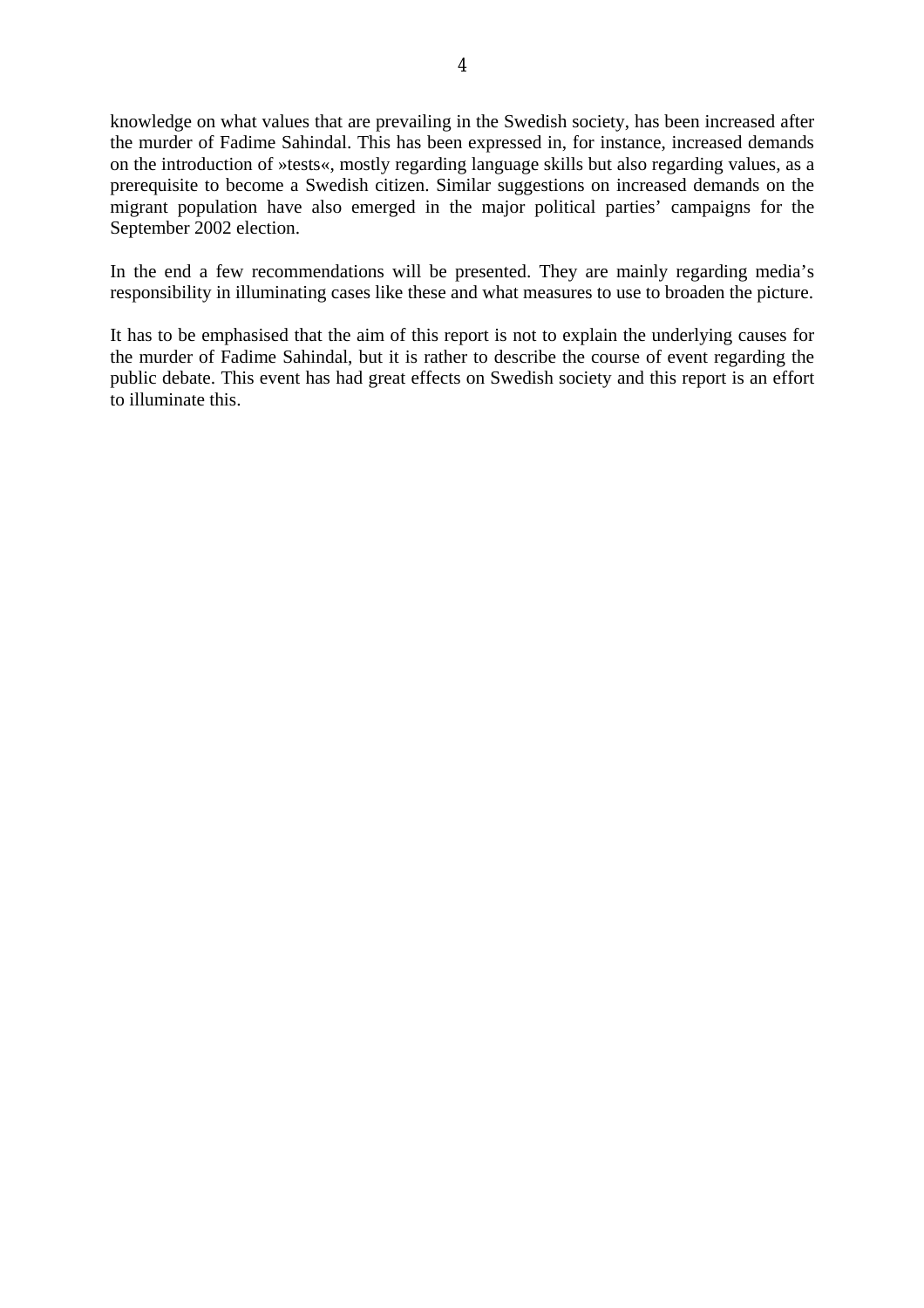**TABLE OF CONTENT** 

**1. INTRODUCTION 6** 

**2. BACKGROUND 8** 

**3. MEDIA REPORTING ON THE FADIME SAHINDAL MURDER 10** 

**3.1 KURDISH MEN – OPPRESSORS? 11** 

**3.2 THE QUESTION OF CULTURE 12** 

**4. THE RESPONSE OF THE AUTHORITIES 18** 

**4.1 NATIONAL COUNCIL FOR WOMEN'S PEACE 18** 

**4.2 EXIT MOTALA 19** 

**4.3 ILLUMINATING ISLAM 20** 

**4.4 RELATED ISSUES 20** 

**5. THE WORK OF THE NGOS REGARDING WOMEN'S ISSUES 21** 

**5.1 21** 

**SAVE THE CHILDREN 21** 

**5.2 CHILDREN'S RIGHTS IN SOCIETY 22** 

**5.3 KURDISH NATIONAL ASSOCIATION 23** 

**5.4 KURDISTAN'S WOMEN ASSOCIATION 24** 

**6. THE POLITICAL PARTIES ROLE IN THE DEBATE 25** 

**5.1 THE XENOPHOBIC PARTIES' VIEW ON MIGRANTS, ISLAM AND HONOUR KILLING 25** 

**5.2 THE ROLE INTEGRATION HAS PLAYED IN SWEDISH POLITICS AFTER THE MURDER OF FADIME SAHINDAL 27** 

**6. ANALYSIS 28** 

**6.1 MEDIA'S ROLE 28** 

**6.2 THE »CULTURAL« DEBATE 29** 

**6.3 VALUES AND DEMANDS 30** 

**6.4 PROJECTS AND COUNTER MEASURES 31** 

**7. CONCLUSION AND RECOMMENDATIONS 33** 

**8. BIBLIOGRAPHY 35**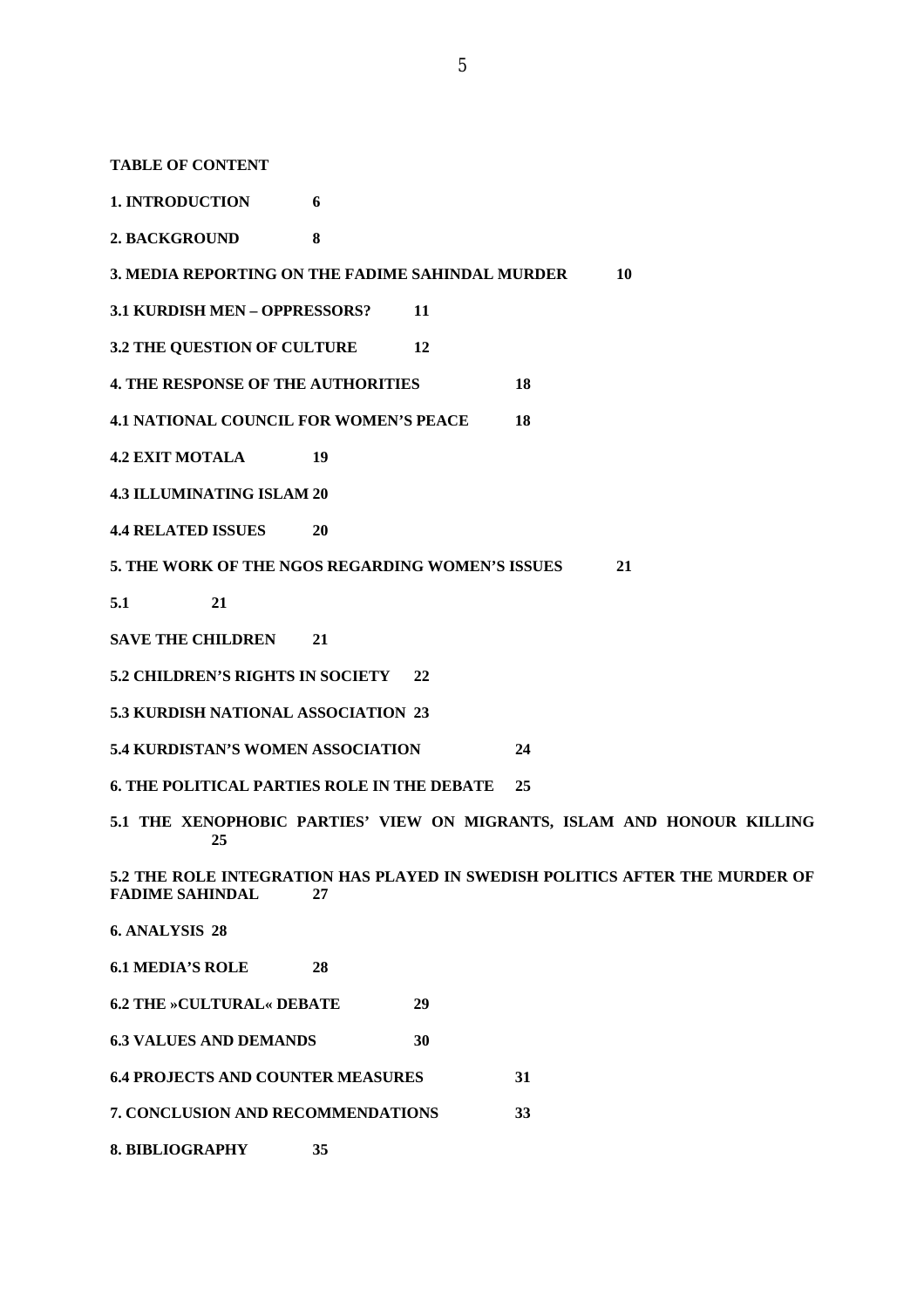# **1. Introduction**

 $\overline{a}$ 

First and last, it is perhaps a valid point to inform the reader that the author of this case study is a Swedish woman of Kurdish descent. As such, so called »honour killings« has been one of many subjects relating to my background that I have taken an interest in over the years.

The first »honour killing« that I was told about occurred in the Iraqi part of Kurdistan many years ago, when I was still a child and long before the murder of Fadime Sahindal, who is the nexus subject of this study, occurred. A young girl was murdered in a small village and the place where the murder took place seemed like a symbol, since it in my eyes maintained the patriarchal system, a system that is regulating social rules and behaviour in most parts of the world. All girls passing by that very spot, a path I was told, knew very well what could happen if they »did not follow the rules«. I still remember the quivering I felt when I heard about the fate of this girl and similar murders that I since have heard about. It is no lie that murders like these happen in the Middle East. The interesting aspect however is not the violence against women, as it is global, but how it is explained and in particular how violence against women in other cultures are described in the Western world where such violence in the eyes of Westerners does not exist.

This case study focuses on the murder of 26 year-old Fadime Sahindal, and on the massive debate it triggered – still ongoing – in Swedish media and society. The murder has not only enraged and engaged people in Sweden, but in our neighbouring countries as well, particularly in Denmark and Norway<sup>1</sup>. The report will focus on different aspects of the debate. Firstly; the news reporting and the ensuing public debate in media, regardless of what position the participants held, focused on the concept of culture – whether violence against women in general or specifically »honour killings« is cultural – if it should be viewed as a phenomena relating to a specific culture or not. Secondly; the actions taken by authorities will be analysed and how this issue illuminates the relationship between the Swedish society on one side and the migrants, in particular those of Middle Eastern origin, on the other.

The third aspect that this report will be dealing with is politics. Firstly, how xenophobic parties use events like »honour killings« in their propaganda to describe immigrants, particularly Muslims, as violence prone and sexist. Secondly, on the  $15<sup>th</sup>$  of September 2002 the general elections took place and a large part of the major political parties' campaigns focused on the integration issue. Although only xenophobic parties were outspoken in the criticism of immigration as such, several mainstream parties touched on the subject and, in one case, suggested that sharper demands should be made on knowledge of language for migrants applying for citizenship. Racism and xenophobia is widely discussed in Sweden, not the least due to the emergence of large anti-immigration parties in other European countries, most recently in Denmark.

The murder of Fadime Sahindal took place only a couple of months after the September 11 attack on the World Trade Centre in New York. Regardless of intention, the two events have

 $1$  It should be noted that the Fadime killing has caused a massive media attention and debate in Norway, although not a single known case of »honour killing« has occurred in that country. This inconsistency shows that the subject is transcending national borders and radically affects people.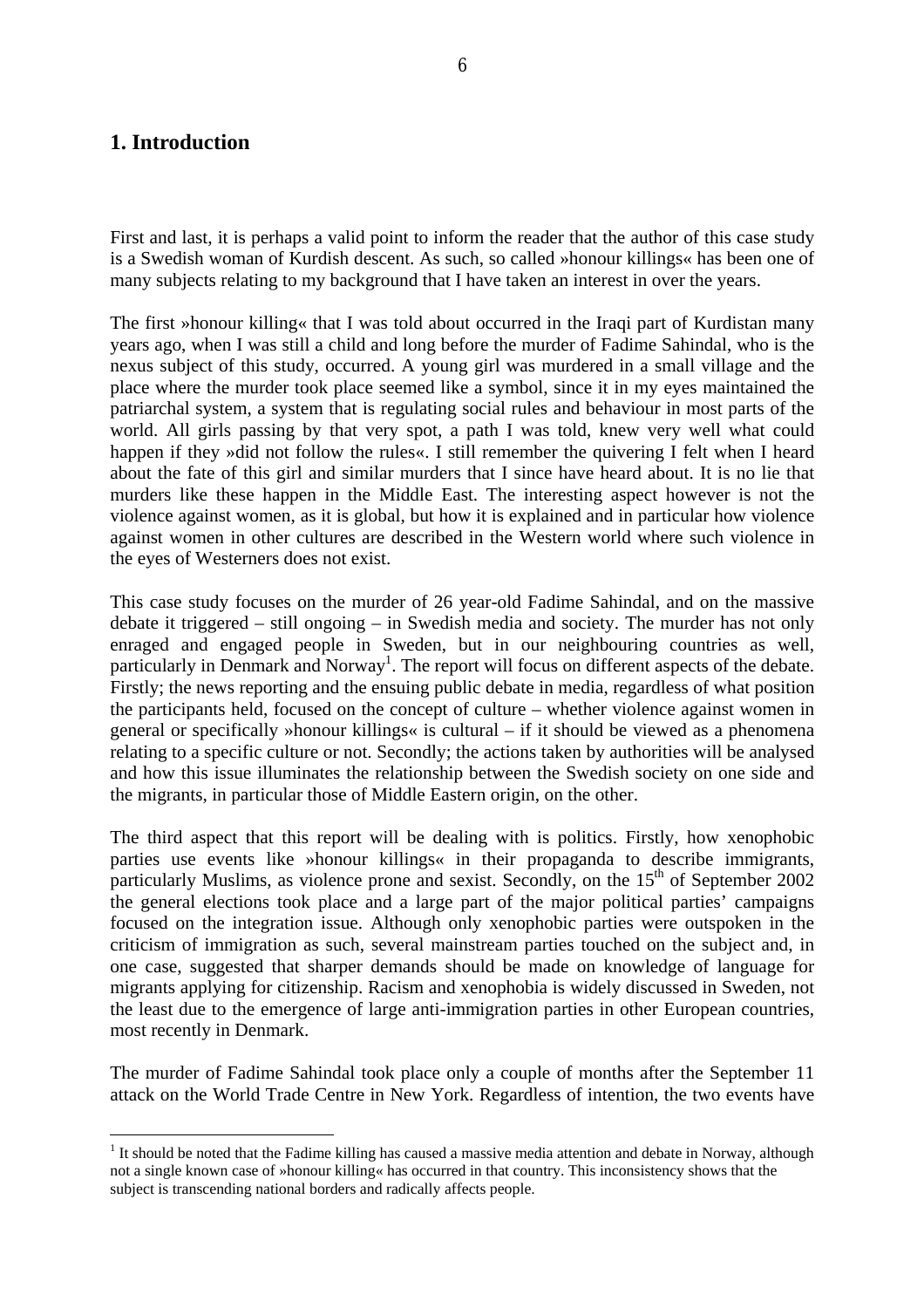to some extent affected the integration debate and in particular Swedish society versus the Muslim population living in Sweden. Regarding the debate after the honour killing it is mainly Kurds that have participated in the debate.

I have followed media and the activities of the national authorities, e. g. the Ministry of Industry, in the six month period following the Fadime murder. Other ministries and government offices are also involved in the broader issue from different perspectives; integration, gender, legislative etc. Also, I have examined the work of the NGO's. The material used in this case study first and foremost originates in the media, mainly the daily press and Internet sites, but also to some extent the Swedish national television.

It has to be emphasised that the aim of this report is not to explain the underlying causes for the murder of Fadime Sahindal, but rather to describe the debate and various explanations for the murder, which the debate has focused on. I will also sometimes refer to articles and measures taken before the murder, as this debate on »honour related crimes« originally began in 1999 with a similar murder of a Kurdish girl, Pela Atroshi, who also became heavily featured in media.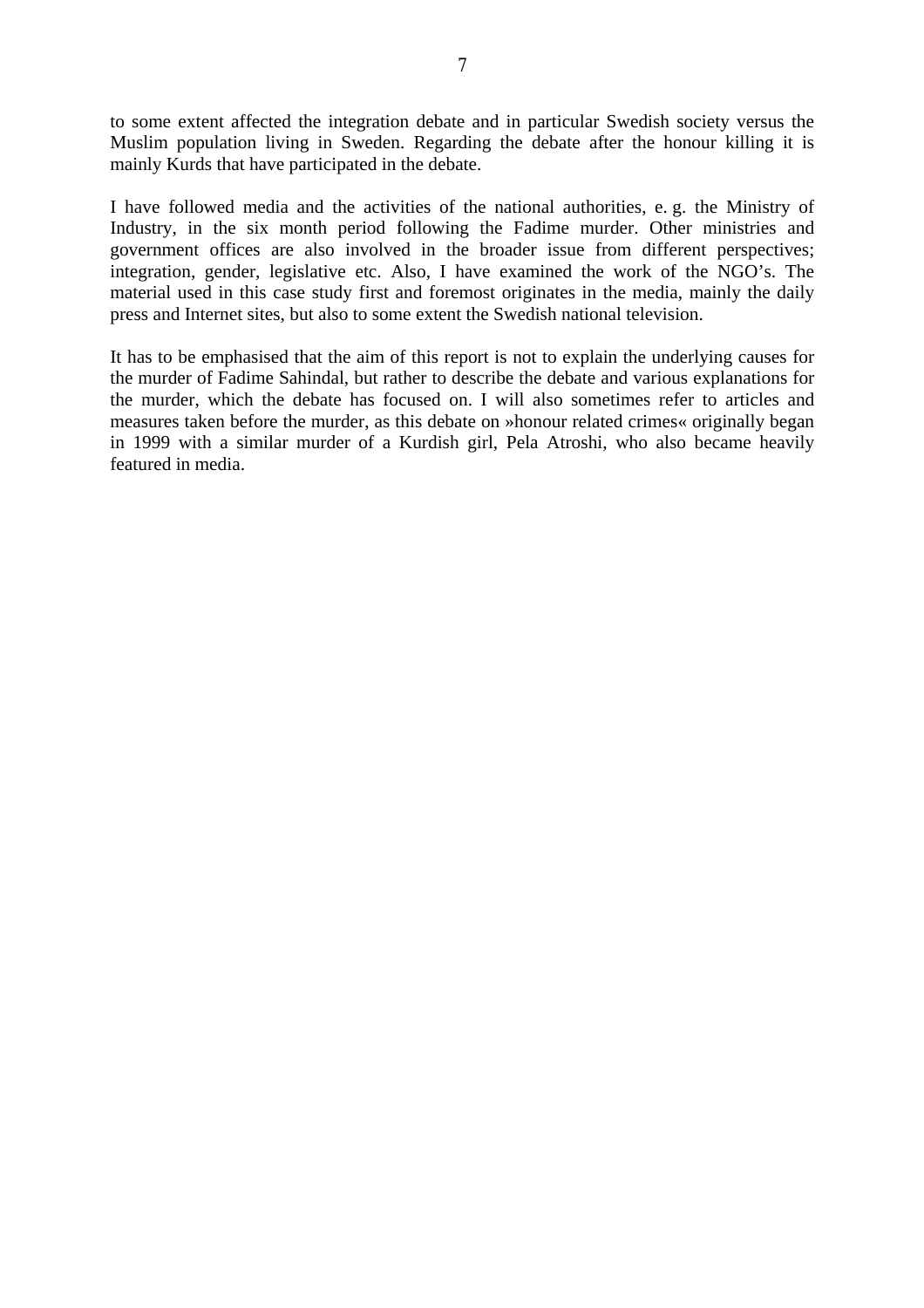# **2. Background**

On the  $21<sup>st</sup>$  of January 2002, 26 year-old Fadime Sahindal was murdered by her father in Uppsala, approximately 80-km north from Stockholm. The murder became one of the largest media stories of the year with an intensive coverage in TV and the daily press alike. For two weeks it was the single leading story, eclipsing news about the war in Afghanistan and other large topics. The Fadime Sahindal murder touched Swedish people.

One reason was that Fadime was not an unknown anonymous migrant girl, but an outspoken woman. Due to a previous verdict against her father and her brother she had previously appeared in the Media. As a result there was a lot of pictures and previous TV interviews with her. That was the major factor which contributed to making her »alive« to the general public. She became a symbol and a household name. The last time she appeared in public was at a seminar about immigrant women's situation in the Swedish parliament in November, three months prior to the murder. Her speech there has been cited many times since then. Thus, her fate was well known to the Swedish public long before her father killed her.

I met Fadime Sahindal at this very seminar in the Swedish parliament. We talked for a while and I asked her about her family and if she was in touch with them. She told me that she occasionally met her female relatives, her mother and sisters. I remember that I was very touched by her speech. I had never previously met a girl subjected to the kind of threats Fadime was, neither of Kurdish nor of Swedish origin. A couple of months later when I read about the murder in the newspapers and heard about it from friends I could hardly believe it. I was very shocked. She felt so lively and now she was dead. Everybody was in great shock, even the people that had never met her in person, and in particular within the Kurdish community.

Fadime Sahindal's fate was that she fell in love with a Swedish boy and their love story had to be kept secret from her family. The boy was not entirely Swedish; as a matter of fact he had an Iranian father and his father went to Fadime dal's father in vain to ask for her hand in a customary Middle Eastern way (e. g. a traditional way to ask for marriage). Their love story ended very sadly as the boyfriend was killed in a car accident, just shortly after Fadime had chosen to leave her family.

Fadime Sahindal moved away from her home city to a town in north Sweden. There she studied to become a social worker. When she was murdered she almost had finished her studies. She was also an active member of the Social Democratic Party's youth organisation (SSU). For several years she lived in isolation in her new hometown with no contact with the male members of her family. During the last years of her life she only saw the female members of the family, the mother and her sisters, who met in secret and never in the city of Uppsala.

It was on her first return visit to Uppsala after the running away that she was murdered. It has been argued that, sadly, if she had chosen not to return to her hometown she would probably have been alive today. The fact was that although she was threatened by her male relatives, as long as she lived in another city she could be safe as she then did not seem to challenge her father; he could be excused by saying that he had rejected her from the family and her hometown.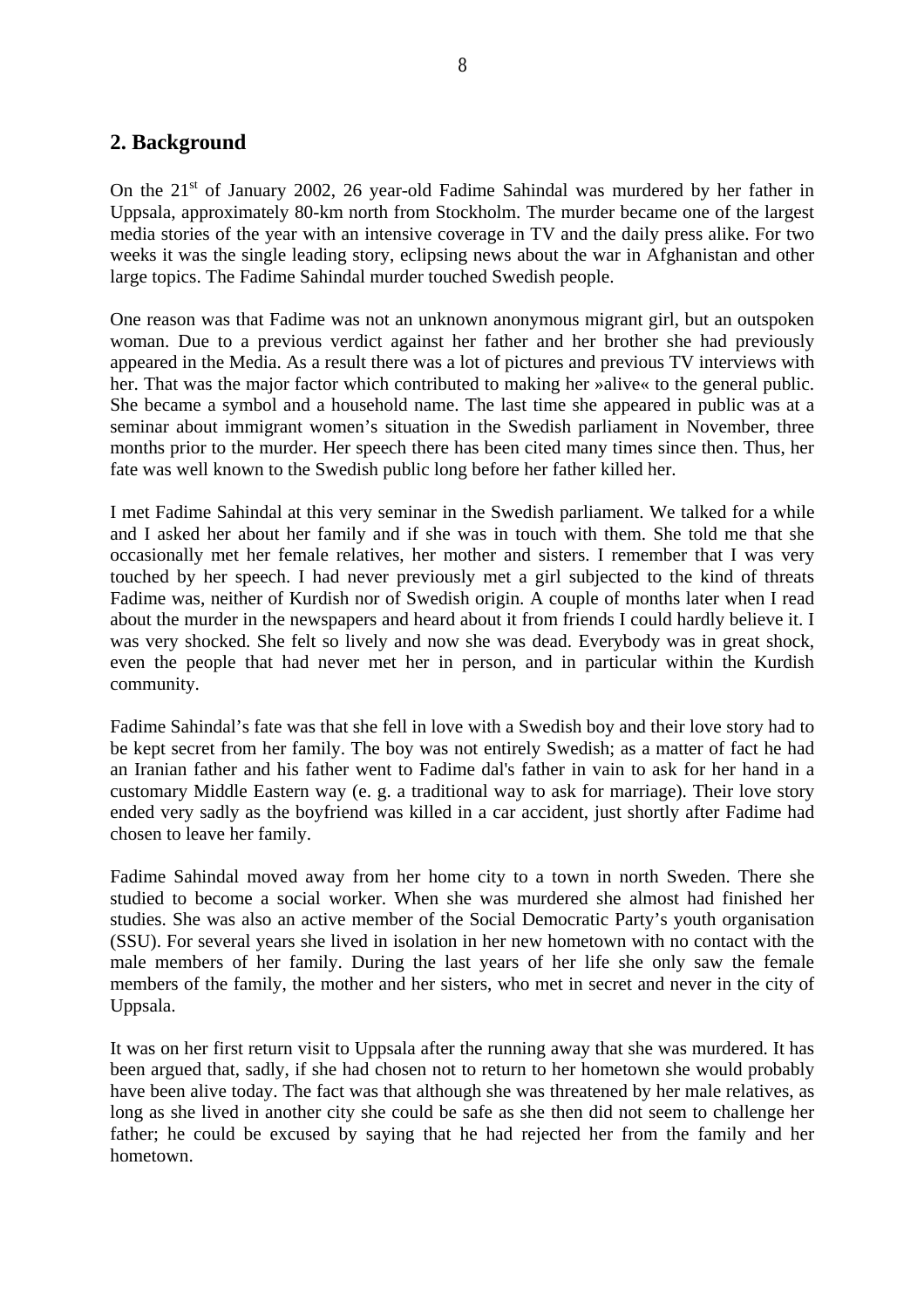Fadime Sahindal's father was sentenced to life in prison for the killing. He has tried to appeal to higher court without any success.

The murder of Fadime Sahindal was the third known case of a so-called »honour killings«<sup>2</sup> that has happened in Sweden or concerned girls living in Sweden in the past few years. In June 1999 another girl of Kurdish origin, Pela Atroshi, was shot to death by her uncles and father in front of her mother and sister in the Iraqi part of Kurdistan. Pela Atroshi lived in a southern suburb to Stockholm, but was in Kurdistan on vacation when she was murdered in cold blood.

The Pela Atroshi murder was unknown for almost a year, until eventually the sister – who was kept against her will in Iraq – managed to contact Swedish authorities and with their help escape to Sweden.

During a trial by the Kurdish authorities, the father and uncles was given a suspended sentence. He did not have Swedish citizenship and since the murder of his daughter he has chosen not to return to Sweden. The uncles of Pela Atroshi, however, did return as they had Swedish citizenship.<sup>3</sup>. When the uncles arrived back in Sweden from Kurdistan they were arrested and brought to a second trial in a Swedish court. In January 2001 they were sentenced to lifetime imprisonment for murder.

The first honour killing known to the Swedish public took place in Umea in northern Sweden in 1996. 15-year-old Sara of Iraqi origin was strangled to death by her brother and a cousin. According to media she was murdered due to her way of living; she loved to go out dancing, something quite normal for a fifteen-year-old girl in Sweden.

<sup>&</sup>lt;sup>2</sup> I will henceforth in the report use the wording »honour killing«, even though I myself do find the term questionable.

 $3^3$  In this case this could have lead to a deportation, if he had been on trial in Sweden.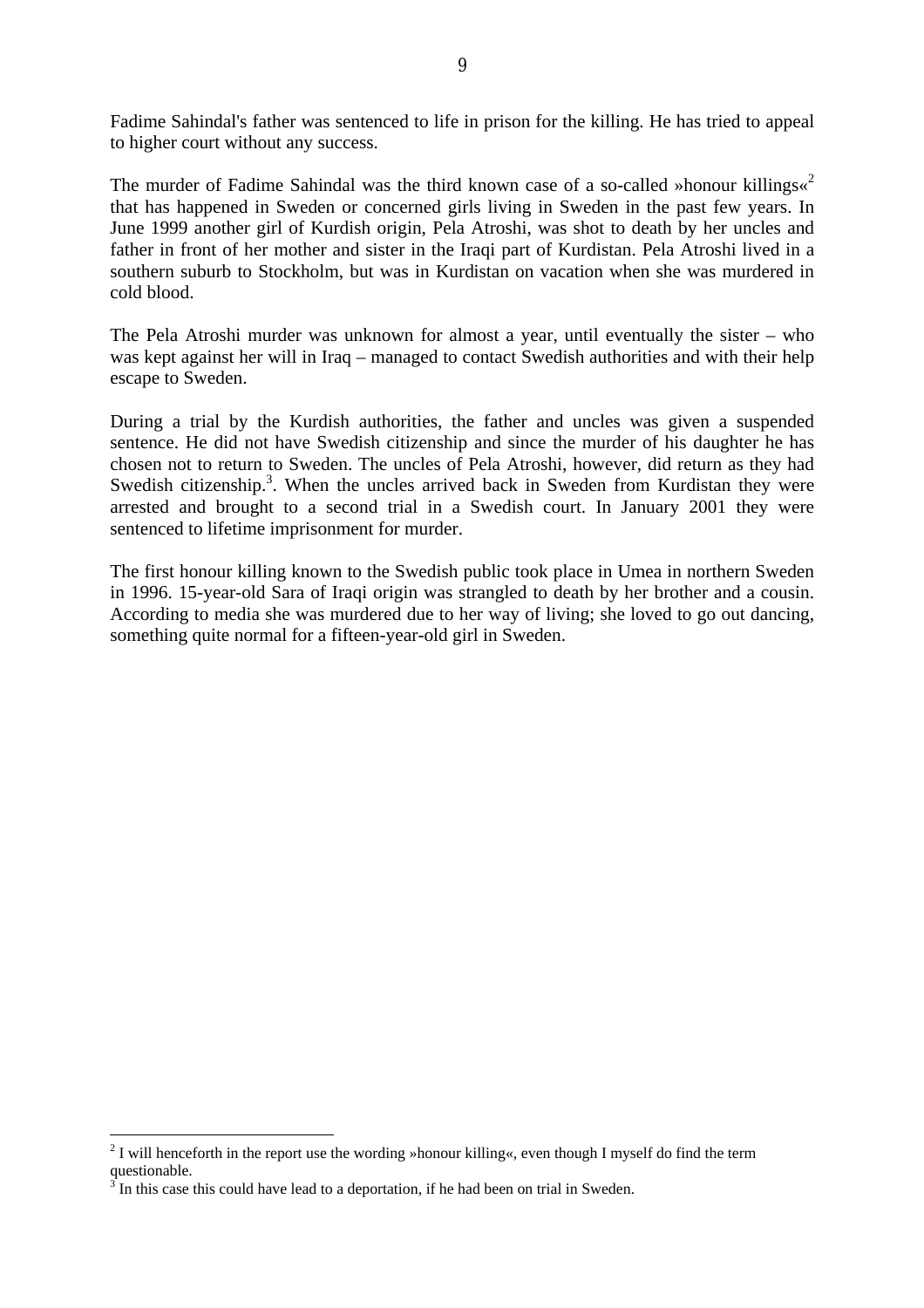# **3. Media reporting on the Fadime Sahindal murder**

The media response to the murder of Fadime Sahindal has been enormous. She has become a martyr, not only in Sweden, struggling for her right to choose her own way of living and gave her life for this purpose. Although she was known before she was murdered, due to the three interviews with her when her brother and father threatened her, she became world-famous in her death, as numerous papers all around the world wrote about the murder.

On a Wednesday a few days after the murder, memorial ceremonies were held for her all over the country, the majority of them arranged by various women's associations and Kurdish organisations. Although she was born a Muslim a memorial ceremony was held for her in the cathedral of Uppsala, one of the most prestigious churches in the country. Thousands of people attended to the memorial ceremony, which resembled a state funeral, and among the most known attendants were Crown Princess Victoria, Integration minister Mona Sahlin and the social democratic Member of Parliament Nalin Pekgul. The dean of the Uppsala Cathedral, Tuulikki Koivunen Bylund, said at the funeral that Fadime is for her "*one of our time's martyrs"*<sup>4</sup> . One of the national TV stations (TV4) broadcasted live from her memorial ceremony in the cathedral.

The week after her death an enormous amount of articles were published about her, her family situation, her fathers background, interviews with her sisters etc. One Swedish daily even sent reporters to visit and interview members of the family in their Kurdistan home village.

The only individuals never interviewed were her younger brother and her father. The father's situation was nonetheless meticulously described; how he barely could speak any Swedish after all the years in Sweden, how Fadime Sahindal would help him when he wanted to take a driving license etc. Although the father was rarely described in depth, he was in that regard to some extent also represented as a victim – as well as his daughter had been – a man living in a segregated country, marginalized outside the normal traditions and rules of society, even marginalized among »his own«; the Kurdish community.

After the murder, the four major Swedish newspapers, *Dagens Nyheter*, *Svenska Dagbladet*, *Aftonbladet* and *Expressen*, have had series of articles on migrant girls subject to patriarchal oppression.

The composition of media news reporting in different papers has had similar characteristics. Journalists have generally focused on an individual's story: a victim – for instance a girl that is kept in hiding from her family, a representative from Swedish women organisations or women shelters, and in some cases they have even interviewed women working with gender issues in Kurdistan, exclusively from the Iraqi part of Kurdistan.

Very seldom, however, has media focused on or interviewed girls of Middle-Eastern origin that are not subject to violence in their families; girls who are studying, choosing their own marriage partner or having boyfriends without being subject to threats or to violence due to honour. In the few instances that such girls and young women have actually been interviewed,

 $\overline{a}$ <sup>4</sup> *Expressen*, 4<sup>th</sup> of February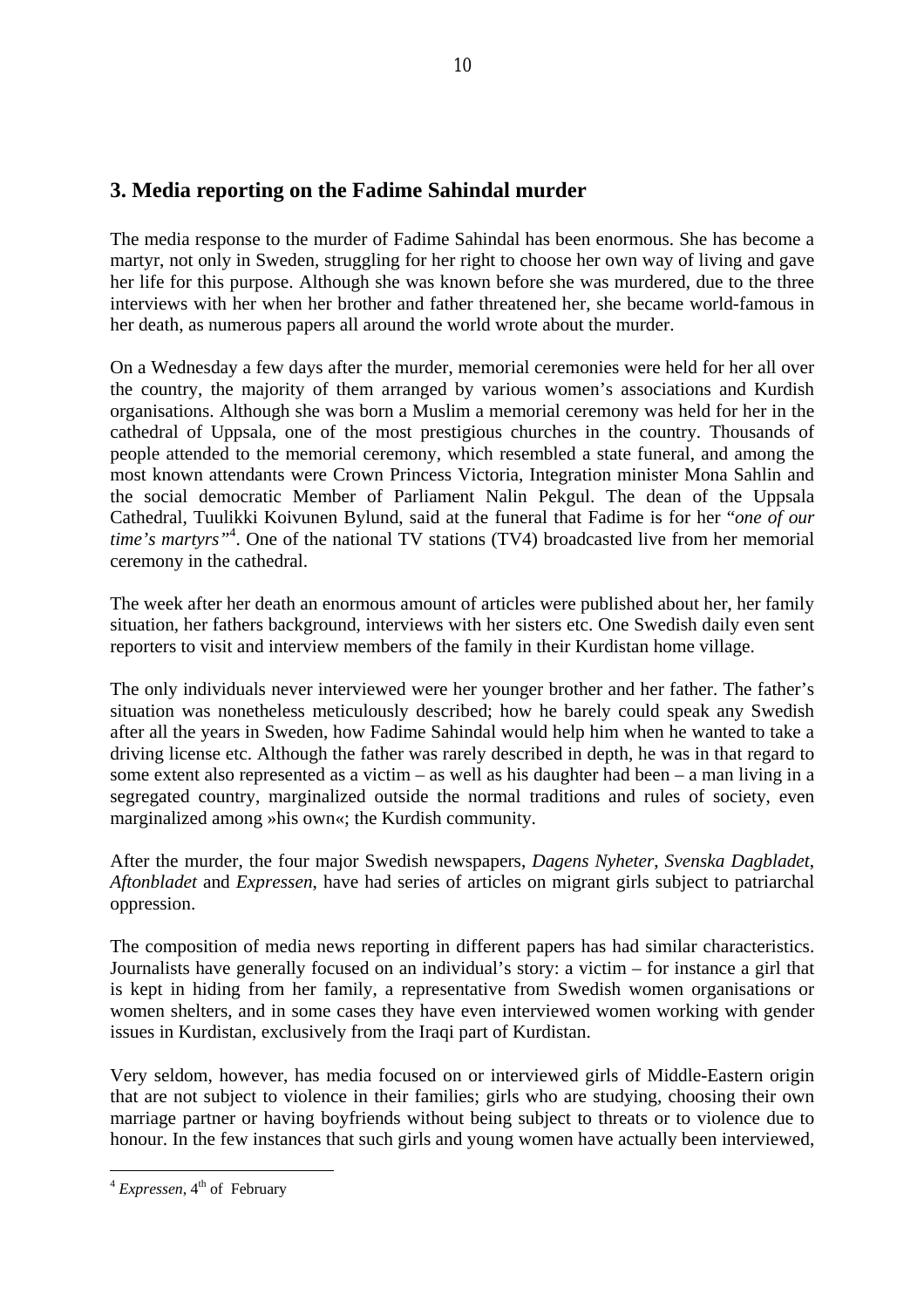it has generally in some way still been related to honour, with the girls acting as representatives of migrant girls in general regarding these issues.

#### *3.1 Kurdish men – oppressors?*

In the weeks following the Fadime Sahindal murder, many Kurdish men were interviewed about their personal views on girls and their upbringing, sometimes with a very complex result. In an article in Sweden's major daily newspaper, *Dagens Nyheter*, dated only three days after the murder of Fadime Sahindal, the chairman of the Kurdish association in Malmö, Kamaran Shwan, says about his own thirteen-year-old daughter on the question whether she may choose future husband or not:

*"Yes. She chooses but I have to approve of him. If I know he is the wrong man for her I have to stop him."5*

Kamaran Shwan strongly repudiates killing one's daughter on honorary ground and states that no Kurdish man accepts it. However, regarding Fadime Sahindal's murder adds that he »understands the father«. The comment was not an expression of support for support for the killing, but rather an acknowledgement of an intellectual understanding of the situation.

After being interviewed in several Swedish newspapers, which in his eyes had misunderstood and misinterpreted him, he received many threatening telephone calls and letters. The mistake he may have done was that he said that he »understood« the father, which may have been misrepresented as an acceptance of the brutal killing. In another article Kamaran Shwan, says that media has been the culprit regarding the agitation against Kurds after the murder of Fadime Sahindal.<sup>6</sup>

In general, the message was clear. Many Kurdish men were asked the same questions; how they would treat his daughter if she decided to choose her own partner. They were also questioned if they themselves would consider forcing or threatening their daughters, and even if this last question was never openly phrased in an interview, journalists (and readers) bore it in mind, which naturally affected the interview.

Many Kurdish men felt attacked. According to *Dagens Nyheter<sup>8</sup>* there was an increase of threats by telephone, letters and fax to the Kurdish National Association (Kurdiska Riksförbundet) in the days following the Fadime Sahindal murder. In an interview the chairman of the association says that he fails to understand why a whole ethnic group is blamed for the crime of one individual.

Following the murder of Fadime Sahindal, Kurdish politician Ahmed Eskandari was prominently featured in interviews and also wrote a number of articles in an attempt to explain what had happened and why. As a Kurdish man living in Sweden he strongly repudiates honour crimes and oppression of women. In an article in the feminist magazine *Women against fundamentalism* (*Kvinnor mot fundamentalism*) 9 he was introduced in following way:

<sup>&</sup>lt;sup>5</sup> Dagens Nyheter,  $24^{th}$  of January<br><sup>6</sup> Integration *i* Fokus (In focus of Integration) no. 1/2002.

*Integration i Fokus* (In focus of Integration) no. 1/2002. 8 *Dagens Nyheter*, 24th of January 2002 9 *Kvinnor mot fundamentalism* (Women against fundamentalism), 22-23: 24-27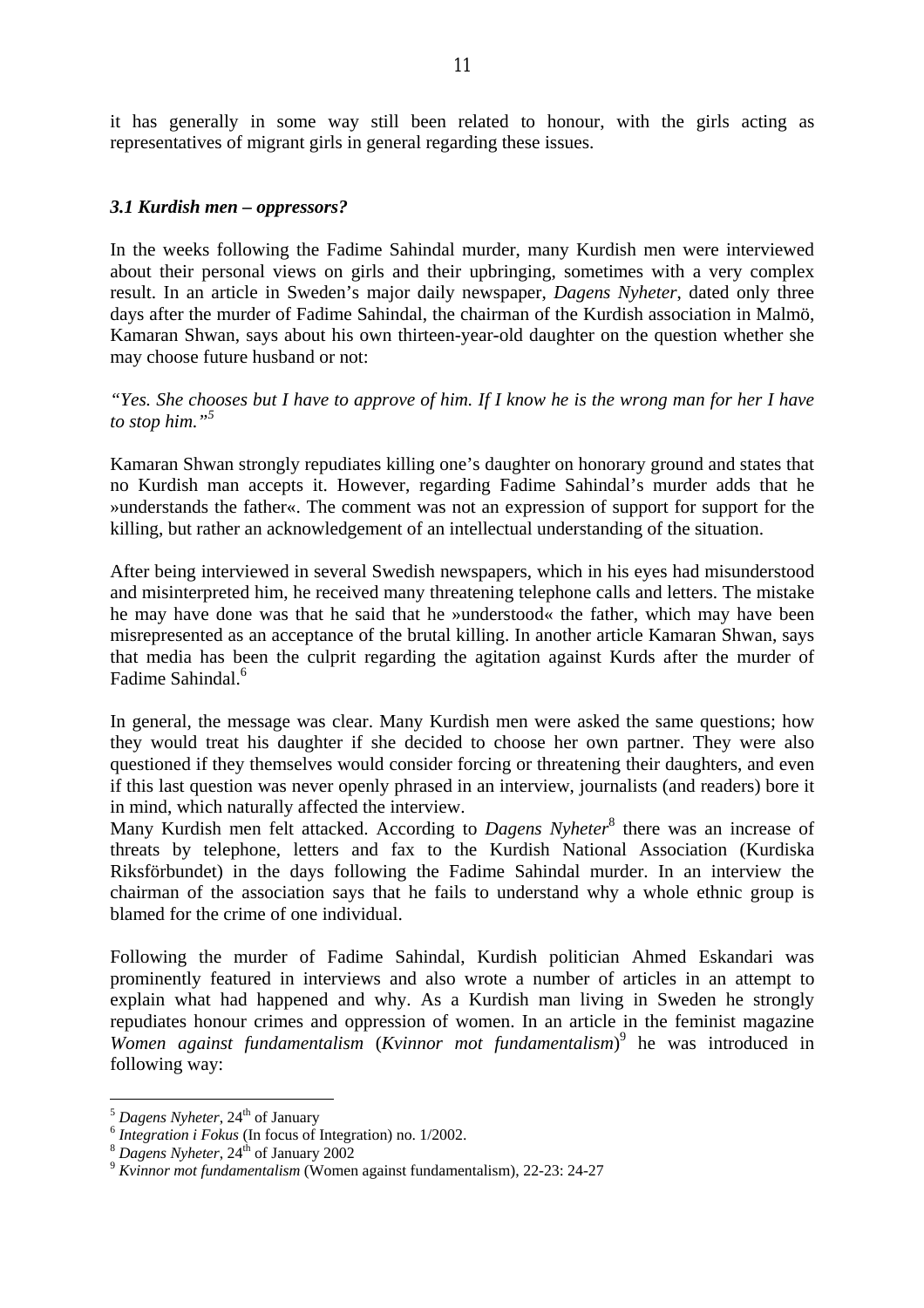*"Ahmad Eskandari is a man, Kurd and cannot identify with the father of Fadime."* 

In his explanation on what he cannot identify with, he dealt with the role segregation plays; that *»Fadime's only »crime« was that she refused to bring the rest of her life with her father and »the other« on the isolated island that they had themselves created in the middle of the Swedish society.«* Ahmad Eskandari did not however in the article blame society for this segregation, as he seemed to imply that it was to some extent self-chosen. On the other hand he blamed authorities for blinking at the fact that there are migrant women and girls who are subjected to this kind of patriarchal violence. In the case of Fadime Sahindal, authorities knew what may happen, but chose not to take any measures.

Ahmad Eskandari appeared in another article on the same subject, in the name of honour. Under the headlines *Kurdish men and their daughter*s and *The Stranger and his daughter*, he and his daughter were interviewed in order to represent a »healthy relationship« between a man of Kurdish origin and his daughter. Ahmed Eskandari was in this article introduced in following way:

*»The stranger with black, curly hair from the Iranian Kurdistan was 36 years old when he escaped to Huddinge10 with his wife and son. A man from a devout home with traditional values. The life in Huddinge was for him like a pitch-dark wardrobe. Strange language, strange customs, strange laws, strange everything.In only a couple of weeks the stranger's wife were going to give birth to a child. A girl.«11*

A new Kurdish association was established directly after the murder of Fadime Sahindal; Kurdish men against oppression against women (Kurdiska män mot kvinnoförtryck). The group, which is only consisting of men, was as a response to show that there are Kurdish men who do not oppress women and who support the women's liberation movement. In an article about this newly established association the chairman Bahman Garemani said that they want to show Kurdish men that there is no discrepancy between the Kurdish identity and a humanitarian and liberal attitude towards women.<sup>12</sup>

# *3.2 The question of culture*

The media debate – that is the large number of texts not dealing with news reporting but commenting on the issue and published as editorials, cultural pages or op-ed pages – after the murder of Fadime Sahindal has largely focused on the cultural aspect; that violence against women is related to culture, in particular remote and strongly patriarchal cultures. On the other hand many voices have been raised that argue that violence against women is a global matter, that most societies, including Sweden, have a patriarchal structure.

Among the participants in the debate a majority is made up of Kurds, which may be natural as both Fadime Sahindal and Pela Atroshi were of Kurdish origin. Many men have participated, mostly representatives of Kurdish organisations, e g Kurdish National Association in Sweden (Kurdiska Riksförbundet).

<sup>&</sup>lt;sup>10</sup> Suburb in southern Stockholm

<sup>&</sup>lt;sup>11</sup> *Integration i Fokus* 1/2002: 6<br><sup>12</sup> http://www.svt.se/nyheter/2002/020317/kurdman.htm. More information about this organisation can be found at http://members01.chello.se/kurd/min.html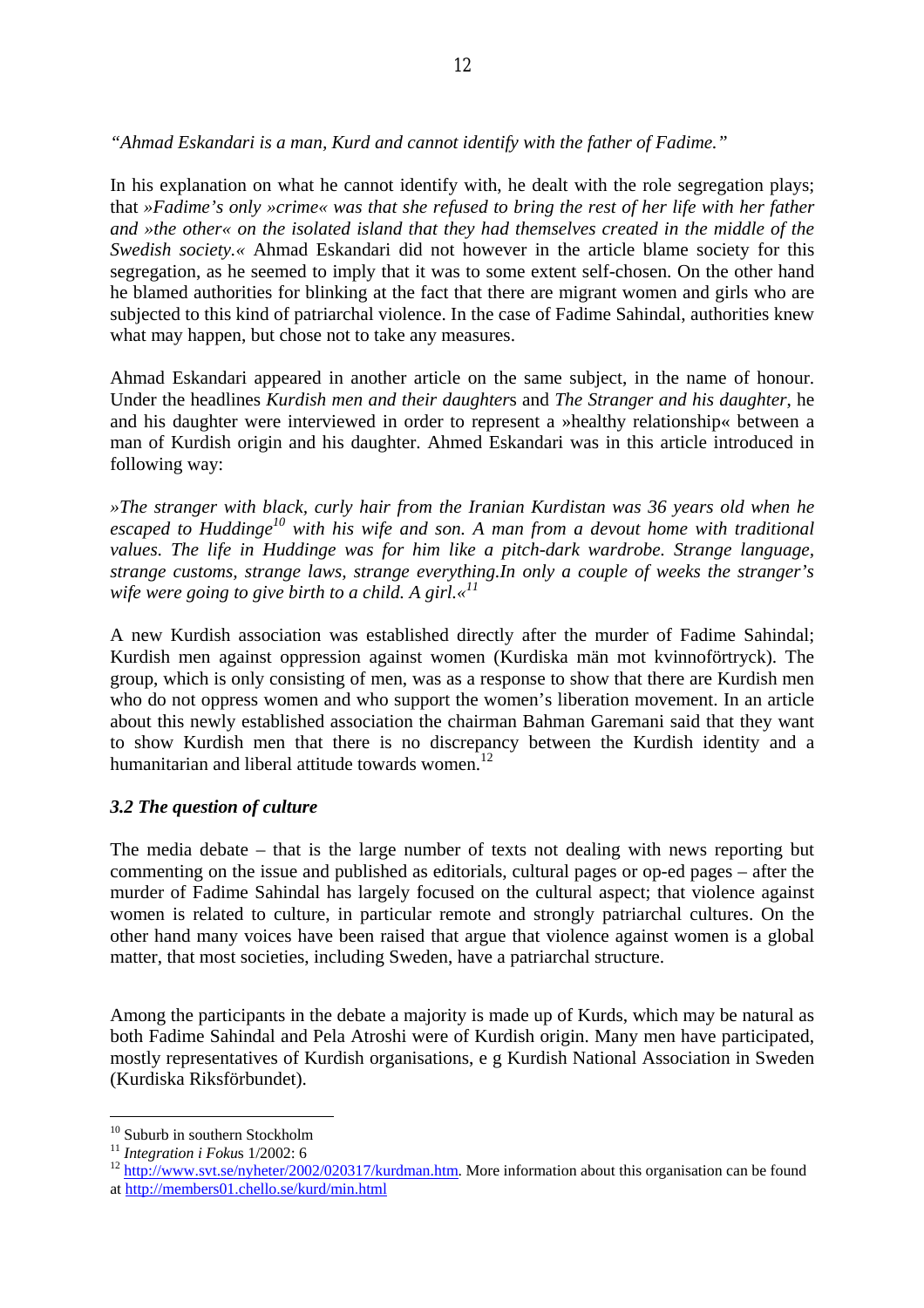The Kurdish women who have appeared are both from Swedish political parties or lobby groups, mainly well educated, and totally integrated in Swedish society. They can be seen as »strong« versus the normally victimised »weak« Muslim women that are recurrently brought up in media. The whole debate on migrant women has after the murder has only one focus; namely on their subjection to patriarchy.

The murder of Fadime Sahindal has not through media changed this somewhat prejudiced view on Muslim women in Swedish society and Muslim women in general. On the contrary it has to some extent confirmed the view that Muslim women are »victims« of a patriarchal tradition and women that are strong and want to break with their culture come up with difficulties with their lives at stake. Thus, a media picture of girls and women of Middle Eastern origin as victims of their culture is maintained.

After the murder of Pela Atroshi, an organisation called Don't forget Pela (Glöm inte Pela) was established. After the murder of Fadime Sahindal the organisation changed its name Don't forget Pela and Fadime.

Representatives of these organisations have appeared at many of the great number of manifestations held in memory of these two young women. Their aim is to illuminate migrant women's situation in Swedish society, in particular young first- and second-generation migrant women and girls. Their spokesperson, Sara Mohammad, has been a militant advocate for migrant women's right to choose for themselves. She is strongly anti-Islamite in her feminist approach and just after the murder of Fadime Sahindal she demanded restrictions regarding legislation on migration and integration, such as a ban on veil for girls under 16 years of age and increased control of the organisations that receive state funds that their attitude toward women is approved of before being granted. In an interview for Sveriges television (Swedish public service television) Sara Mohammad stated:

*»People have wearied of always hearing of and seeing that many migrant girls are in danger and are threatened to die. So far the integration politics have only respected the culture and the religion instead of respecting the individual and human rights.«13*

Also women working for women's shelters and other women's organisations have been seen in the debate. Most of these representatives are of foreign origin. The lawyer Elisabeth Fritz is one of them; she has appeared as one of the more ardent participants in the debate and represents a view estimating that as many as 90 percent of girls of Middle Eastern origin living in Sweden have problems with their parents. She is also one of the strongest advocates for the cultural aspect of honour killing. Elisabeth Fritz was Pela Atroshi's younger sister Breen's lawyer in the case against the uncles.

In an article in *Svenska Dagbladet* before the murder of Fadime Sahindal, she said:

*»…It should even be possible to withdraw Swedish citizenship if people commit such serious crimes that honour killings and deprivation of liberty are.*« 14

 $13$  Sara Mohammad in SVT:s (Swedish public service television), internet edition, February  $4<sup>th</sup>$ http://www.svt.se/nyheter/2002/020204/114.html

<sup>14</sup> *Svenska Dagbladet*, 17 December 2001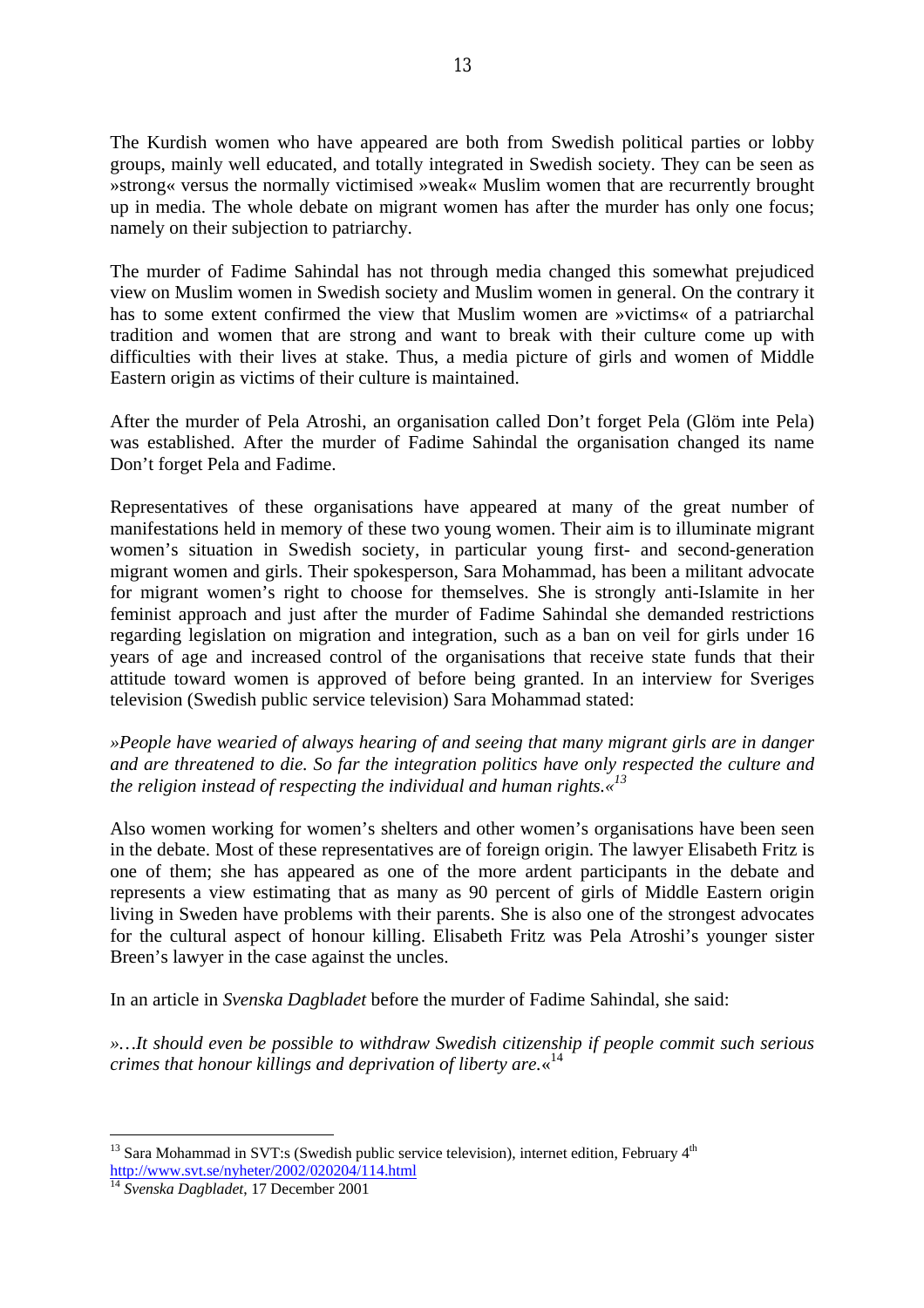However, in an article in *Expressen*<sup>15</sup> just a few days after the murder of Fadime Sahindal, Elisabeth Fritz opposed herself by saying that citizenship should not be withdrawn, in particular for people like the Kurds that otherwise may risk being stateless.

Elisabeth Fritz has thus become one of the most eager and engaged spokeswomen of the victimised Middle Eastern girls. In addition, the National Association for Professional Women (Yrkeskvinnornas Riksförbund) awarded her with the prize »the Professional woman of the year 2002« in March the same year. In the introduction of the article about the prize she was introduced in following way:

*»She has chosen to act in the place of the weakest and most subjected groups in society – the migrant women – with great commitment.«* 

Other women with the same background as she has, well educated and from Middle Eastern descent, have also suggested restrictions in migration and integration legislation and also harsher punishment for honour related crimes.

In a TV-debate on honour killing broadcasted a few days after the murder of Fadime Sahindal, author and media worker Dilsa Demirbag-Sten suggested that different tests in the Swedish language and Swedish values should be introduced before people can be granted Swedish citizenship. The other participants in the debate heavily castigated her for this statement. On the other hand, she in a contribution to a debate  $16$  criticised other representatives of Swedish migrant associations for their will to restrict migration and integration legislation, such as withdrawing citizenship due to honour related crimes, and to forbid children under 16 to wear a veil. She is one of the few participants in the debate who is dealing with how segregation in society may be a contributing factor to phenomena's such as honour killings, and that this is a failure of the Swedish integration policy.

*»The Fadime case is an extremely tragic combination of an integration policy that has failed and a blinded father under extreme pressure, that sees the murder of his own flesh and blood as the only solution to his own unbearable situation.«17*

In this article she views honour killings as a degeneration of culture, a person's own notion, e.g. the father, without relation to religion as Fadime Sahindal did not come from a religious home. However, in a more recent interview<sup>18</sup> she criticises the people behind the notion that honour killing is not cultural but rather a manifestation for the global oppression of women by saying that it is a cultural tradition. She also states that this problem is widespread as she has met many girls in the schools with problems related to honour. Dilsa Demirbag-Sten also explains in this interview that she is not one of these girls as her parents always encouraged the children to get educated and choose for themselves.

Most women of Middle Eastern origin that have participated in the debate after the murder explain honour killings as a cultural and/or religious, i.e. Muslim, tradition practised in the Middle Eastern countries. In contrast, Swedish women and also men that have participated in

<sup>&</sup>lt;sup>15</sup> Expressen  $24<sup>th</sup>$  of January 2002

<sup>&</sup>lt;sup>16</sup> *Svenska Dagbladet*, 25<sup>th</sup> of January 2002<br><sup>17</sup> *Svenska Dagbladet*, 25<sup>th</sup> of January 2002<br><sup>18</sup> *Dagens Nyheter*, 30<sup>th</sup> of June 2002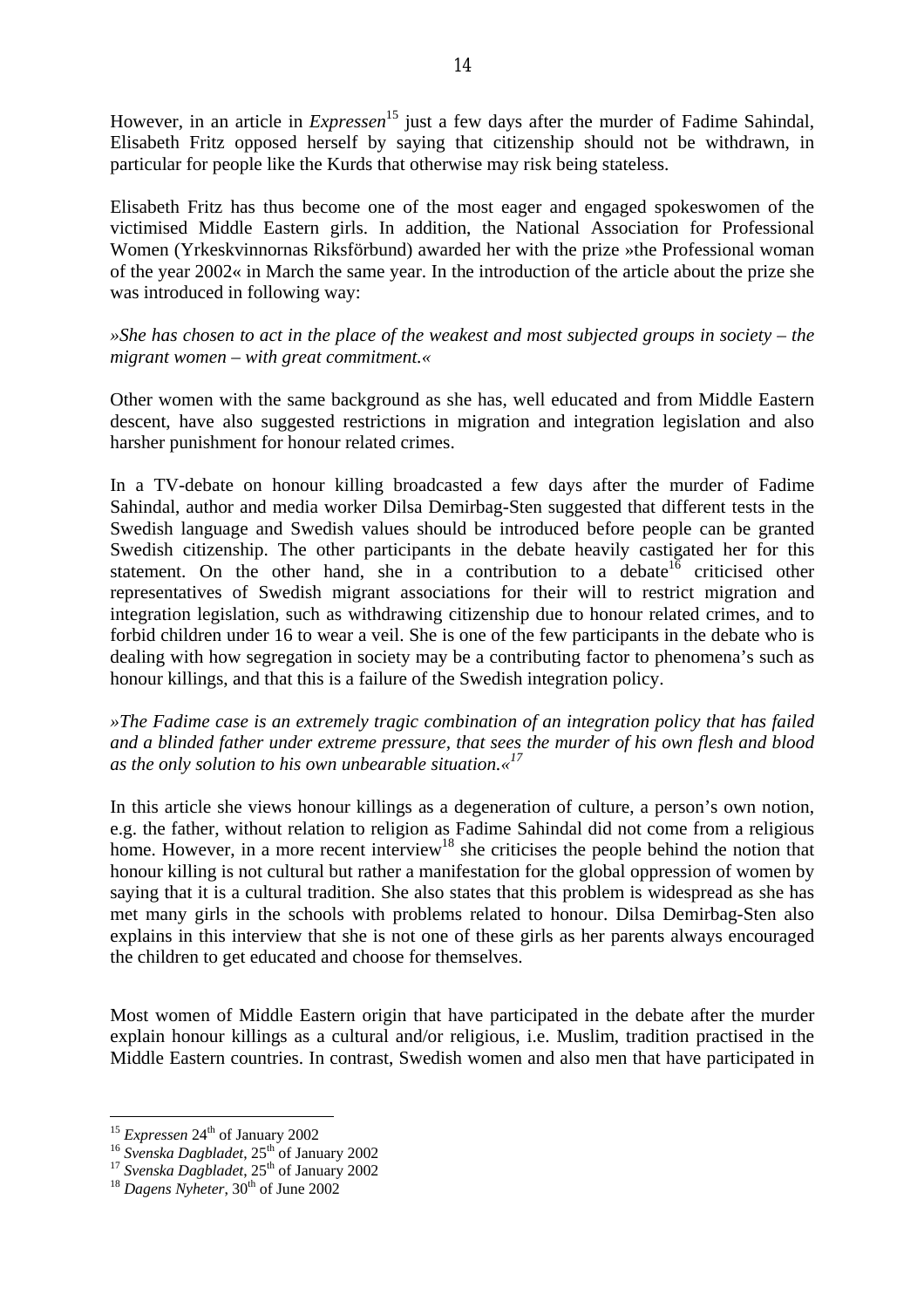the debate, to a much larger extent view honour killings from a global feminist or anti-sexist perspective – that honour killings are one expression of many forms of oppression of women.

Åsa Eldén, who is studying for a doctor's degree in sociology at Uppsala University, says in an article that if honour killings are explained as cultural traditions then also Swedish men's violence against women should be explained as culturally conditioned.

*»In different societies men use different explanations to make their crimes to look less abominable – yes, even acceptable. It can be about honour, about mental problems, about jealousy. Practicable explanations can be taken from Arabic, Kurdish, Swedish and Danish cultural conceptions of (or Christian, Muslim and Hindu religious ditto) a man's right to decide over and control a woman – sometimes also a right to decide if she will live or die.«19*

A few months before Fadime Sahindal was murdered, a young Swedish woman, Melissa, was also murdered. Some patterns were similar to the Fadime murder. Both women were killed by older men, Fadime by her father and Melissa by her older ex boyfriend. Melissa was killed because of jealousy and a need of the boyfriend to »control« her behaviour, while Fadime was killed because of a schism in her family where the male members had a need to ›control« her behaviour.

The advocates of the line that honour killings should be viewed part of a larger universal violence against women and children – not primarily as a culture related issue – argue that other recent murders, so-called Sweden-specific murders, have not and can not be explained »culturally«.

# *»If culture was the reason for Fadime's murder, why isn't culture used as an explanation for the murders of Swedish women«.*

One of these comparisons was one made by the journalist and author Jan Guillou.<sup>20</sup> In a program on Swedish National Television he compared the murder of Fadime with a much publicised attempted murder of a child by a Swedish mother. The mother hurled her threeyear old son into the water from a bridge in central Stockholm. This murder was explained in social terms in media and not as something »specific for Swedish culture« and was according to Guillou neglected by the public as such. Therefore it cannot be explained by cultural differences. Under the headline *The lying of Guillou encourages the xenophobes*, another participant in the debate, editor Ernst Klein, criticised Guillou's opinion that the Swedish media coverage of the murder of Fadime Sahindal was xenophobic. According to Klein there *are* cultural differences, an honour killing cannot be compared to a murder of a small child, and blinking at this fact is playing into the hands of the xenophobes.

The social democrat Member of Parliament Nalin Pekgul, herself of Kurdish origin, opposed his view by saying that honour killing is something belonging to a cultural tradition and that the Kurdish society, if there is one, is patriarchal. In many articles she has been stating that the majority of Kurdish girls in Sweden are victims of this women repressive tradition, even though the violence very seldom is fatal. However, she is worried that all negative attention about the Kurdish community in Sweden will increase public prejudice against this group in particular.

<sup>19</sup> Eldén Åsa, *Honour killing in the paradise of equality*, anticle in *Jalla! Nu klär vi granen – möte med den muslimska kultursfären* (The ministry of Foreign Affairs) February 2002, p. 31. 20 *Svenska Dagbladet*, 9th of March, 2002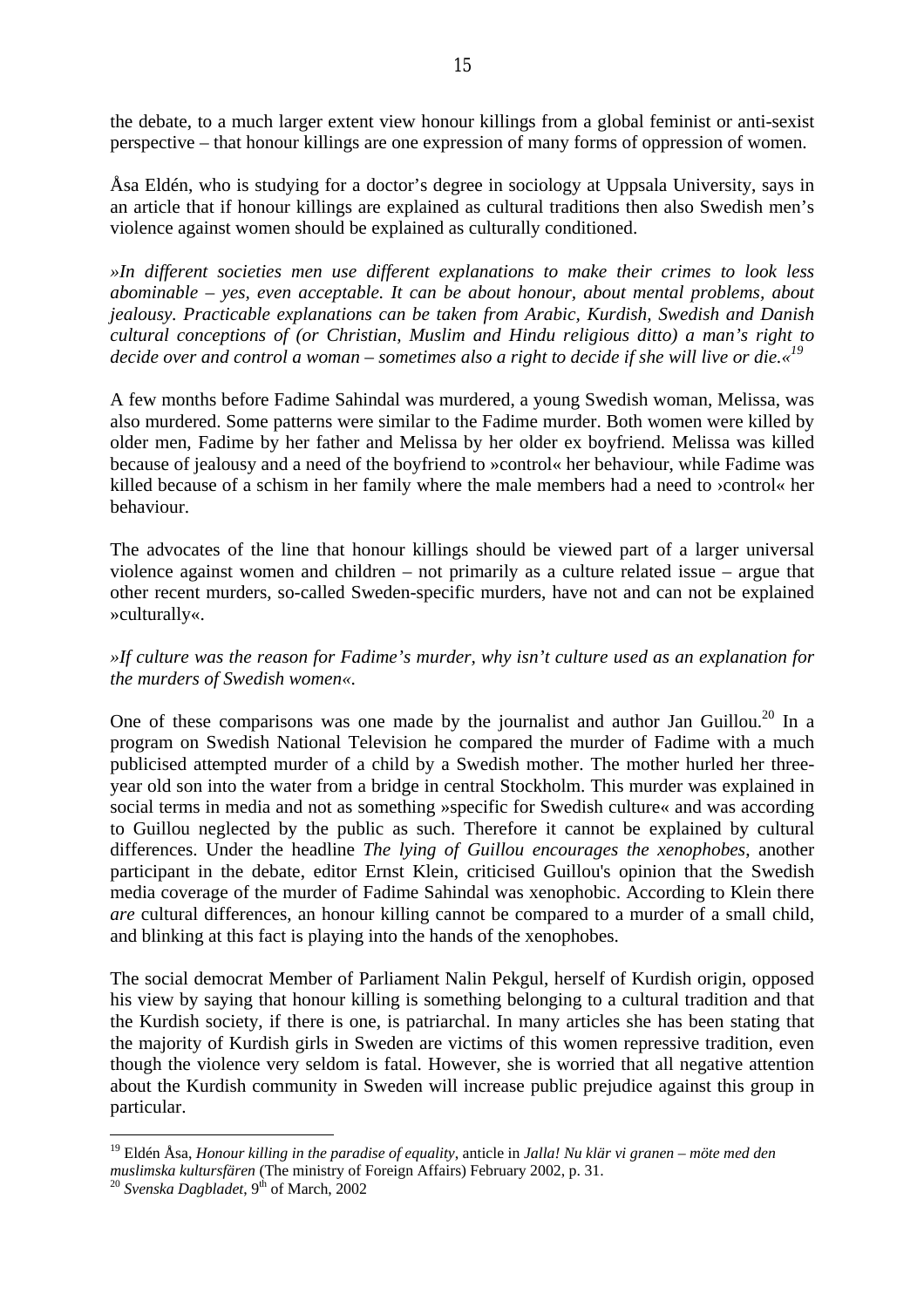Doctor Mikael Kurkiala, a cultural anthropologist, is one of the most vocal proponents of a »cultural explanation« in the debate following the murder of Fadime Sahindal. Due to the fact that he has a degree in cultural anthropology, several opponents have referred to his perspective as a so called »cultural anthropological line«.<sup>21</sup> Kurkiala focuses on the cultural perspective and the differences between cultures, arguing that honour killings is something culturally specific, something that is particular for some cultures such as the Kurdish.

In an article in *Dagens Nyheter*<sup>22</sup>, he criticised the whole establishment, not the least Kurdish male intellectuals such as Kurdo Baksi and the representatives of the Kurdish National Association in Sweden, and »left-wingers« such as Jan Guillou, for not taking the honour killings seriously, i.e. for not accepting that there are cultural differences between people in various parts of the world. Kurkiala also maintain that many participants in the debate have made excuses – for instance claiming that the father was »crazy« or comparing the Fadime murder with other (non-honour related) murders occurring in Sweden along with crimes like incest and paedophilia. The question he is posing is »why are people so afraid of differences« and if so – »how are we else going to explain cultures?« In the *Dagens Nyheter* article he referred to the integration minister Mona Sahlin, who a few days after the murder of Fadime in an interview in *Aftonbladet* said:

### *»Yes … I have talked about general power structures. I simply was afraid to sound like the [xenophobic party] Sweden Democrats.«23*

The argument for honour killing as something fundamentally different from Swedish »culture«, was met by Kurdo Baksi who remarked that if the killing of Fadime Sahindal was culturally specific for Kurdish culture, than the only way to take measures would be to fight against the Kurdish culture itself. This stand, according to Baksi, would eventually imply intolerance and ethnic cleansing.24

Recently a new book on honour killings has been released, *The honour killing on Pela*, by journalist Lena Katarina Swanberg<sup>25</sup>. As the name of the book implies it is about Pela Atroshi, who was killed in 1999 by her father and uncles in the Iraqi part of Kurdistan. The book release has spurned new articles and in the Swedish daily press and on national TV stations, featuring among others Pela's sister Breen Atroshi, who testified against her uncles. In addition a documentary on the murder was recently broadcasted on national television. In the two years following the trial Breen Atroshi has been living in constant fear of her male relatives. She has changed her name and is kept in hiding, protected by bodyguards. Also the lawyer in the Pela Atroshi case, Elisabeth Fritz, has again appeared in the interviews.

Considering all the articles and texts published, it is obvious that the discussion on how honour killings should be explained is not an easy subject to handle, and that participants often ends up in a black and white war of trenches.

 $21$  Cultural anthropology is a discipline with several theories and explanations and should therefore not be mixed up with Dr Kurkiala's own view on the explanation for honour related crimes.

<sup>&</sup>lt;sup>22</sup> *Dagens Nyheter*, 6 March, 2002<br><sup>23</sup> Referring to the xenophobic party Sverigedemokraterna (Sweden Democrats)<br><sup>24</sup> *Dagens Nyheter*, 10 Mars 2002.

<sup>&</sup>lt;sup>25</sup> Lena Katarina Swanberg, *Hedersmordet på Pela* (The honour killing of Pela), Stockholm 2002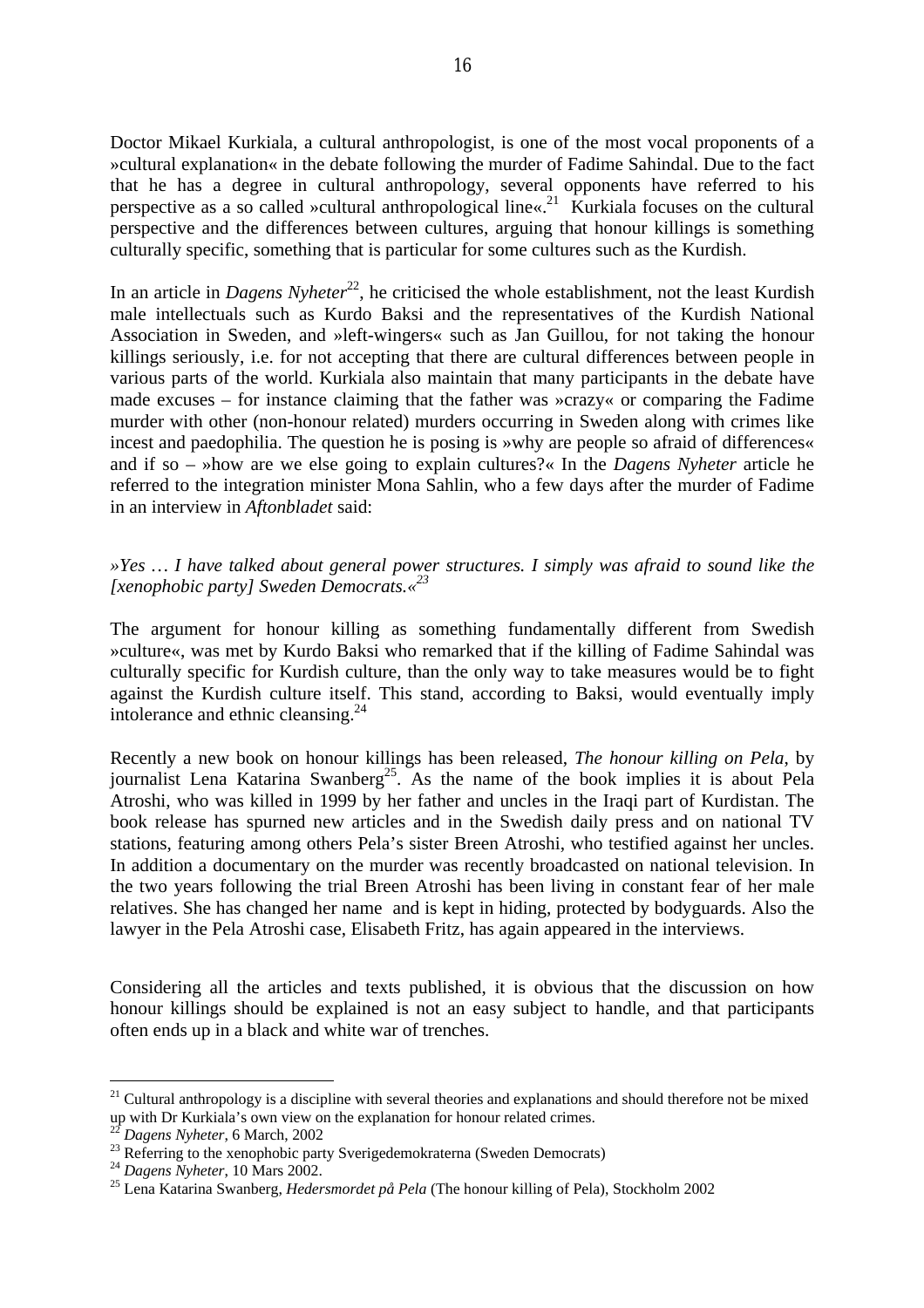With numerous exceptions, the participants in the debate can broadly be divided into two main groups.

One line of arguments believes in the »cultural explanation«; that honour killings is a specific expression of a specific culture that is pre-dominantly Islamic or Middle-Eastern. Adherents to this line of argument often (but not always) claim that a refusal to accept a »cultural explanation model« is a betrayal of the girls subjected to this specific form of oppression and – at worst – may be an attempt to find excuses the men keeping the system alive. Adherents to this explanation are of both feminist and non-feminist approach.

Opposing the »cultural explanation model« are adherents of a »universal explanation model« which claim that the root of the problem is not the Kurdish or Muslim »culture«, but a general oppression of women – the patriarchal system that exists in Kurdistan as well as Japan or Sweden, and which only find different expressions due to different traditions. In this explanation, male violence against women is the problem – not a specific expression of male violence. The proponents of a universal explanation are made up of predominantly Swedish feminists, both women and men.

The whole integration debate after both the World Trade Centre attack and the murder of Fadime Sahindal has increasingly focused on in particular the Muslim migrant group and many voices have been raised that express increased »demands« on the immigrants i.e. to submit to the cultural expressions and values of Sweden. Some arguments used in this debate has sometimes not been unlike the arguments of the traditional xenophobic parties. The only difference is however that these voices more often come from the migrant population and not from Swedes.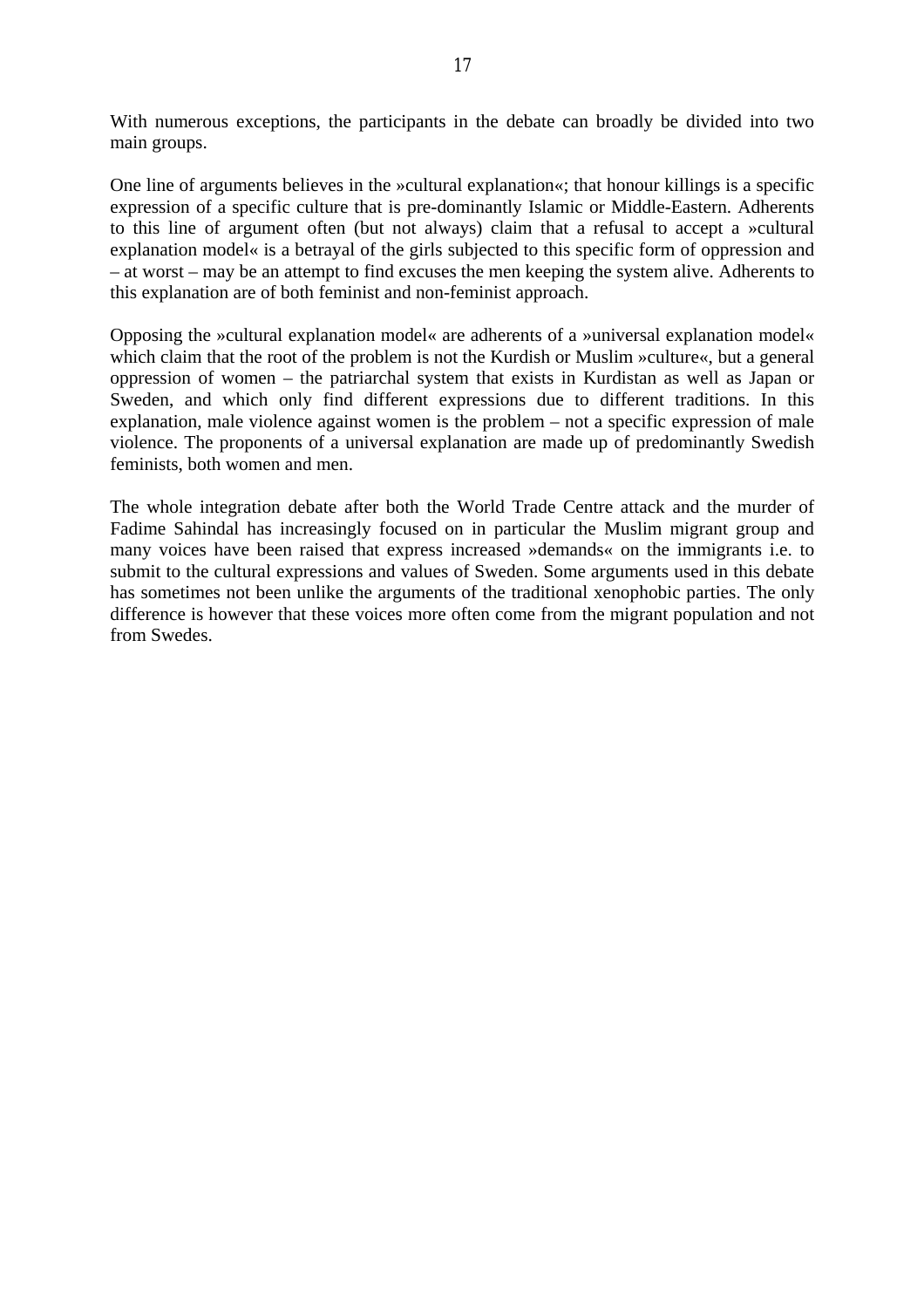# **4. The response of the authorities**

The situation of migrant women has been in focus for many years, although the attention has increased dramatically after the murder on Fadime Sahindal and Pela Atroshi. In 1999 the issue of first and second-generation migrant girls was in focus, as the Integration Board released their report *Let's talk about girls…27*

This report was one of the first attempts by the authorities to initiate a broader discussion about the situation of the problems facing migrant girls. The Integration Board was careful not to problemize the issue, as the aim was rather to illuminate a comprehensive picture of the girls' general situation. This was nevertheless brought up in media as a somewhat cowardly move from the Integration Board. On the release day, media went out to segregated suburbs in the largest Swedish cities to map out their view on this issue, e.g. the subjection of first- and second-generation migrant girls when forced to early marriages, female circumcision and the carrying of veils etc.

The murder of Pela Atroshi became known to the public almost at the same time as the release of the Integration Board-report on migrant girls, and contributed to focus interest on the issue.

However, the outcome of the report was mixed. One of the most discussed issues after the release concerned the legislation regarding marriages for non-Swedish citizens compared to Swedish citizens. In Sweden the law prohibits marriages for Swedish citizens under 18 years of age without expressed consent from authorities, while for non-Swedish citizens the legislation of the home country regarding marital age is applied. This is by itself an issue that several NGOs in Sweden have criticised as a misguided discriminatory practice. The discussion led to a committee review of the legislation, although suggestions for changes were presented rather late, in fact not until after the murder of Fadime Sahindal in February 2002.

During recent years, lots of attention in media and the society as a whole has focused on violence against women in general. According to a recent report from the National Council for Crime Prevention<sup>28</sup>, this attention may partly have led to an increase in reports on crimes regarding violence against women. Women subjected to men's violence have become more open to both report and willing to come forward and tell about their situation during interviews. This may also be the pattern for girls subjected to violence in their homes.

#### *4.1 National Council for Women's Peace*

 $\overline{a}$ 

There are a number of initiatives for girls subjected to patriarchal family violence. After the murder of Fadime Sahindal the Ministry of Industry, Employment and Communications<sup>29</sup> was working very hard on these issues. In particular Integration minister Mona Sahlin, who went on visits to several immigrant organisations, among them The Kurdish National

<sup>27</sup> *Låt oss tala om flickor…*(Let us talk about girls); Swedish Integration Board, Integrationsverkets rapportserie 2000:6.

<sup>28</sup> *Våld mot kvinnor i nära relationer. En kartläggning" (Violence against women in close relationships. A mapping*); Brottsförebyggande rådet (the National Council for Crime Prevention) Rapport 2002: 14.

 $^{29}$  Issues of integration rests under the Ministry of Industry, Employment and Communications.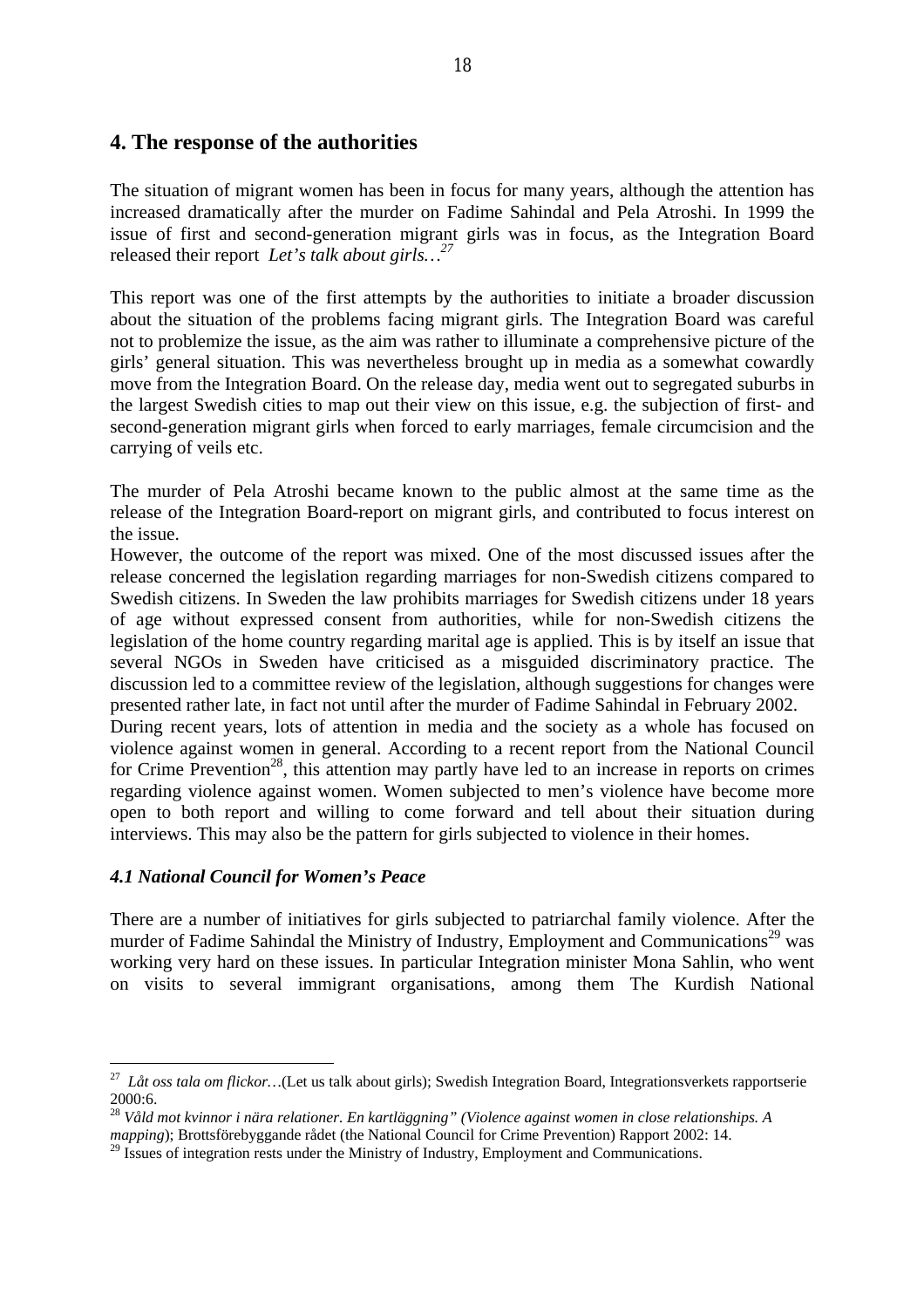Association<sup>30</sup>, to talk about girls subjected to patriarchal violence. Mona Sahlin also knew Fadime Sahindal in person, as they were both members of the Social Democratic party.

In February 2002, only a few weeks after the murder, the Ministry of Industry, Employment and Communications, presented a document on the governmental work for subject girls in patriarchal families $31$ . It was at this time a new concept for these girls was launched by the authorities; namely subject girls in patriarchal families. Authorities have subsequently used this concept in the discussion.

Although governmental efforts have been intensified after the murder of Fadime Sahindal, this work actually began in year 2000 following the murder of Pela Atroshi. One of the first actions was the establishing of a National Council for Women's Peace.<sup>32</sup> This institution has held one seminar focusing on honour related crimes.

In addition the government has held two seminars on how to improve the situation for the subject girls and their families. In addition the government has appointed an expert committee to look into measures and activities to help and protect girls subjected to patriarchal violence. One of the members in this expert committee group is the MP Nalin Pekgul. The task of this group is also to suggest measures to reach men and boys with strong patriarchal values. An amount of 2 million SEK has been set apart to use for shelter for the most subject girls.

In addition the government decided in November 2001 to review the system of the reception and introduction for newly arrived refugees, and to increase their knowledge on fundamental values of the Swedish society.

Simultaneously, the Swedish government commissioned to the county administrative boards of the three major cities, Stockholm, Gothenburg and Malmö, to map out subjected girls from patriarchal backgrounds. In June 2002, the three county administrative boards presented their reports on this mapping. The Ministry of Industry, Employment and Communications also has made it clear that activities in this area are in priority regarding grants from the state, in particular projects in the three metropolitan areas Stockholm, Gothenburg and Malmö.

Other projects not focussing directly on subjected girls from patriarchal backgrounds but rather on subjected girls in general encounter problems here, as they have difficulties in being granted money when they do not have the word »patriarchal« in their project application.

# *4.2 Exit Motala*

One of the projects focusing on all sorts of girls subjected to violence and oppression is the Exit project in Motala, a town located in-between Stockholm and Gothenburg. This group have mostly worked with girls that have been with or been in the periphery of Nazi or racist movements, where the girls have been subjected to all forms of oppression due to the fact that the attitudes towards women leaves a bit to be wished for in such groups. The girls need a shelter to get away from the gangs as well as to simply get their life in order.

<sup>30</sup> Kurdiska Riksförbundet

<sup>31</sup> *The governments' work for subject girls in patriarchal families* (The Swedish Ministry of Industry,

Employment and Communications) February 2002.

<sup>&</sup>lt;sup>32</sup> Nationellt rad för Kvinnofrid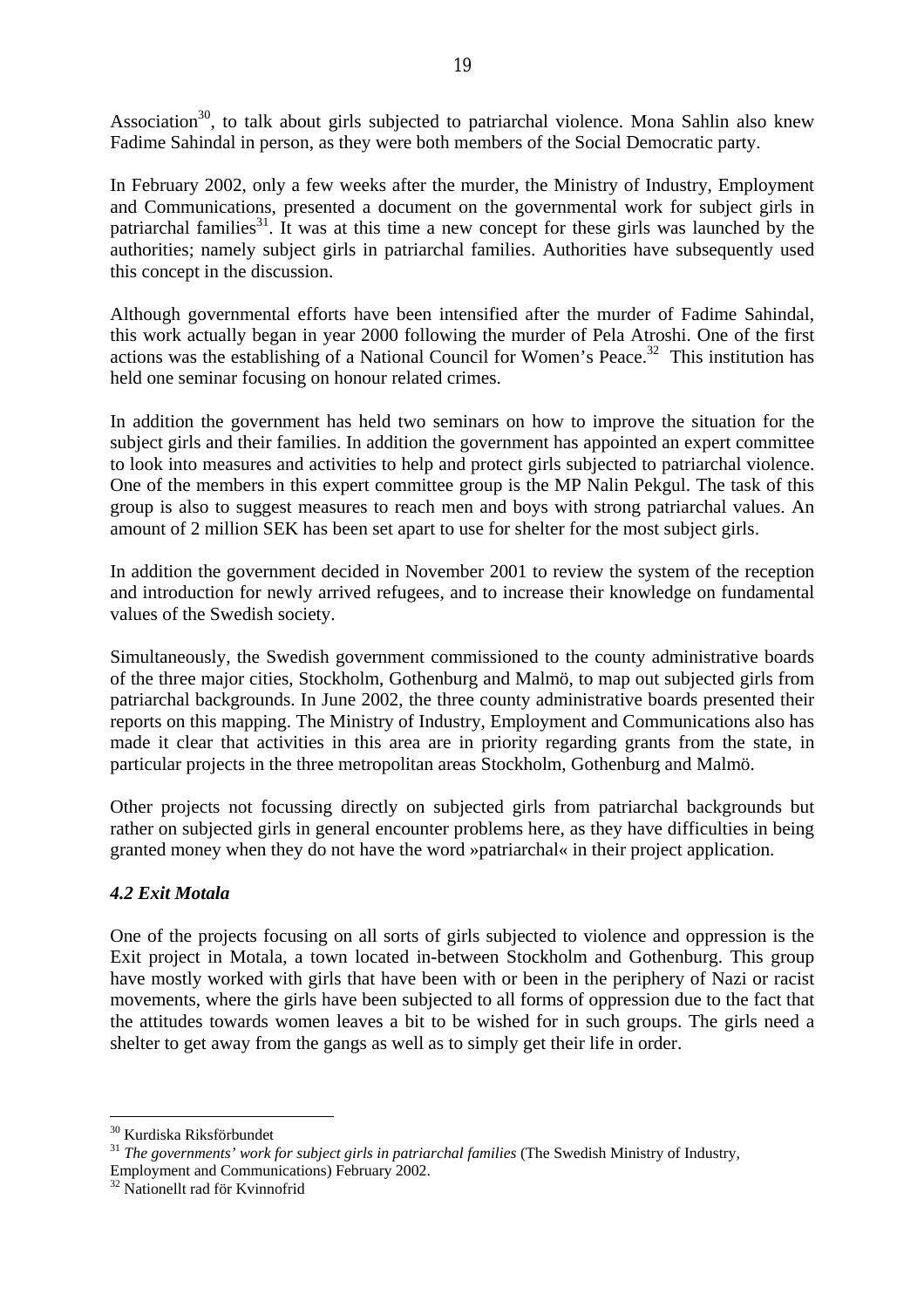This shelter could also be used for girls who have run away from family violence. Since governmental funding is set apart for a particular group of girls, the ones in patriarchal families, it is difficult for projects, such as the one in Motala, which focuses on general violence against young women, to get grants.

#### *4.3 Illuminating Islam*

A rather positive initiative was the Ministry of Foreign Affairs' release of the book *Jalla! Let us dress the Christmas tree*<sup>34</sup>, with an aim to illuminate Islam to schoolchildren. The startingpoint is the World Trade Centre attack and the murder of Fadime Sahindal; several articles deals with honour crimes and the situation of first- and second-generation girls of Middle Eastern origin.

Also, among the issues discussed in this book, is how media is somewhat Islamophobic in its representation of this particular religion. Media critics among immigrant organisations claim that the reporting often help create a duality in form of »we the Christians« versus »them the Muslims«. The book is an attempt to give schoolchildren a good knowledge of Islam, in particular schoolchildren who normally do not meet with Muslims.

# *4.4 Related issues*

Women subjected to violence are not a matter that entirely ends up on the table of the Integration Minister, but this is the case regarding honour related crimes. Gender relations is something that can be related to several other Ministries. As judicial issues about marriage age and harsher punishment against honour killers are matters belonging to the Ministry of Justice, issues regarding gender lies mainly under Ministry of Health and Social Affairs. The Minister of Equality also belongs to the Ministry of Health and Social Affairs. A reason for the authorities to treat violence within patriarchal families as an integration issue may be because they relate it with their own failure to integrate families coming to Sweden. Sweden is in many aspects – culturally, economically and socially – still a segregated nation.

Another measure that has been suggested is that the Swedish Police must learn to separate murders from suicide in suspected honour-related crimes. In an article in *Dagens Nyheter*<sup>35</sup> it is stated that the police has to be observant on that honour killings sometimes are arranged to look like suicides. Without giving any particular evidence, the article has police investigators stating that suicides are arranged when only the family know of the girls »bad reputation«, while the girl can be openly murdered when the reputation is more spread as in the case of Fadime.

 $\overline{a}$ <sup>34</sup> *Jalla! Nu klär vi granen – möte med den muslimska kultursfären (Jalla! Let us dress the Christmas tree - a meeting with the Muslim cultural sphere*); The Swedish Ministry of Foreign Affairs, Stockholm, February 2002.<br><sup>35</sup> *Dagens Nyheter* 27<sup>th</sup> May 2002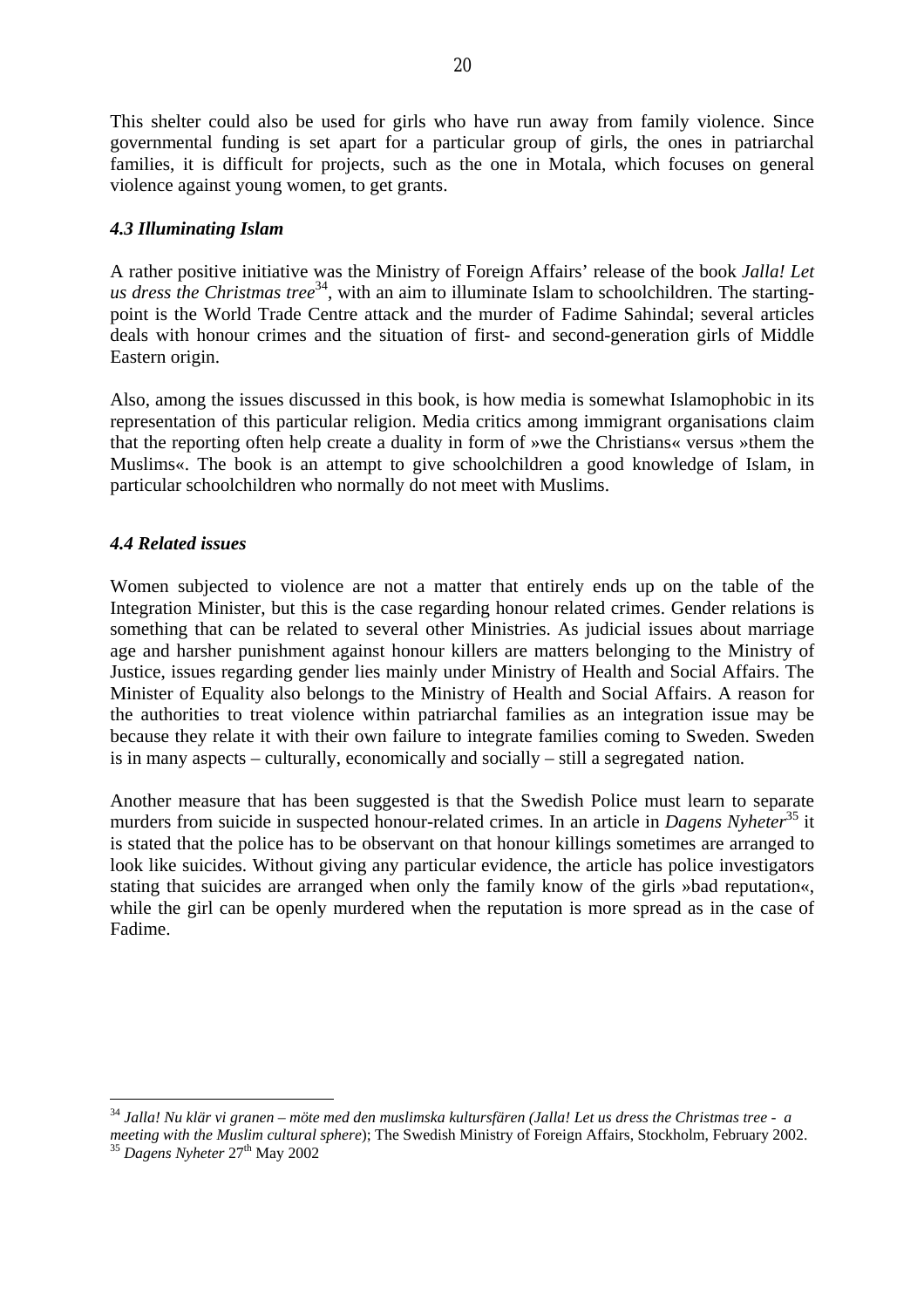# **5. The work of the NGOs regarding women's issues**

A great number of NGOs are working to counteract men's violence against women in general. There are two major umbrella organisations for local woman shelter, the **National**  Association for women shelters in Sweden<sup>36</sup> and Sweden's Women shelters' National **Association**<sup>37</sup>. A few groups associated with these umbrella organisations are focusing on migrant women. The two most known are **Terrafem** and **Somaya** (for believing Muslim women). Among their activities are emergency telephone answering services and the offering of shelter for women running away from male violence.

Terrafem is the one of the women organisations that has been most salient in Swedish media after the murder of Fadime Sahindal. Its chairwoman, Bernardita Nunez, has participated in TV debates and memorial ceremonies for Fadime. She has also written chronicles about the case of Fadime. In one of the chronicles she strongly argues that the majority of the arguments that has emerged after the murder have been racist, in particular the talk on increased requirements, e.g. "driving licence" on Swedish values, on migrant men.

*»The basis for this proposal is the same as the talk on cultural causes to violence, namely that ethnic Swedes have sound values and that people from the Middle East have violent values. Swedes know how to do things and have to teach migrants how to behave. This argument is racist, as it makes foreign men as a group in Sweden considerably more dangerous than Swedes.«38*

The organisation Somaya that mainly works with believing Muslim women and girls has been far less visible compared to Terrafem. Somaya is however working with both women subject to violence in marriages and the subject daughters in Muslim families. They also have an emergency telephone answering service for the girls.

Another women's organisation that have made an impact on this debate is **Women's network**<sup>39</sup>, that since 1997 runs an advisory service for newly arrived women in Sweden and for women subjected to violence and threats. They also have a radio program called *Women's Voice*.

# *5.1Save the Children*

At the side of the Women's Shelter movement, the **Save the Children Fund** is one of the largest NGOs in Sweden working in this and related areas. Their target group is not only on the subject girls, although they have an emergency telephone answering service for girls living between two cultures.

Save the Children also have activities for men, namely the migrant men. The project for migrant men, mainly fathers, is called the *Dialogue project*<sup>40</sup> and focuses on the dialogue

<sup>36</sup> Riksorganisationen för kvinnojourer i Sverige (ROKS)

<sup>&</sup>lt;sup>37</sup> Sveriges Kvinnojourers Riksförbund

<sup>38</sup> *Kvinnotryck*, 1/2002, http://www.roks.se/kvinnotryck/kt1\_02\_kronika.html

<sup>39</sup> Kvinnors nätverk, http://www.kvinnonet.org/

<sup>40</sup> *Dialogprojektet*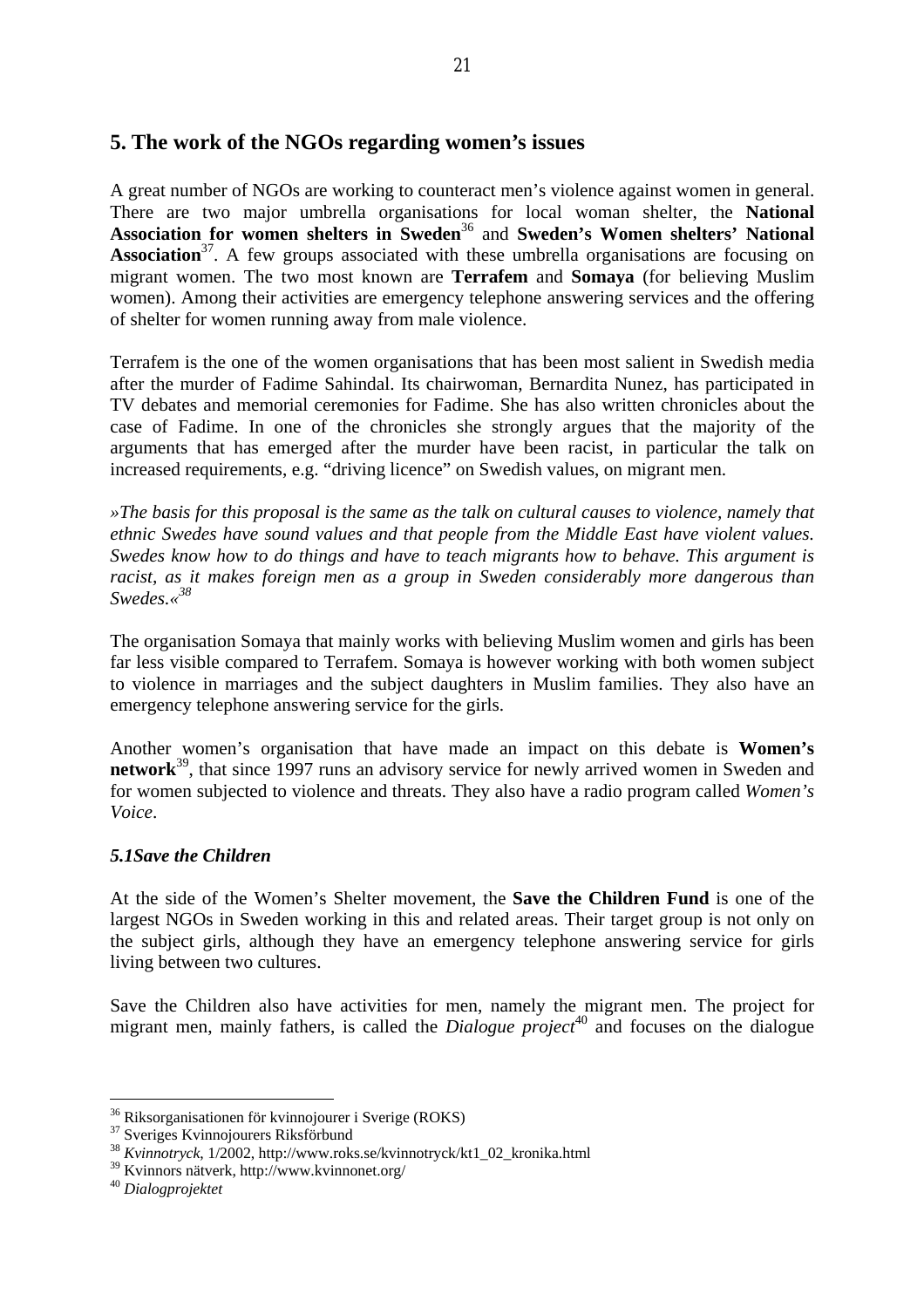between fathers and their sons. This is part of the **Men's Network**<sup>41</sup>; a network that started in the beginning of the 1990's, and that since has worked with gender related issues.

The Dialogue project aims to initiate a discussion between men on the premise that women who are subjected to violence are that because of men's behaviour. Another aim is to make men aware of the necessity of changing male attitudes towards women. According to the men responsible for the Dialogue project<sup>42</sup>, males living in Sweden have to learn and accept the role men in Sweden have, therefore they have to analyse their own behaviour. In the beginning this was more about the men's role than the woman's role, but after the murders of Pela Atroshi and Fadime Sahindal it has changed to involve men's relations to women in a broader sense.

The Swedish Save the Children Fund have also very recently released a *survival handbook* for subject girls living in two cultures<sup>43</sup>. This is the organisation's third survival handbook. This time the focus is on migrant girls halfway between two cultures. In the press release on the book they state that this group of girls have been deserted by society. The aim of the book is to present an overall picture of subject girls living in between several cultures and also to present tangible suggestions for girls in similar situations. They do not however want to present a too pitch-dark version as they have chosen to show there is hope as the girls, women and men, interviewed in this book have found alternatives. Among the more known interviewees are MP Nalin Pekgul and Kickis Åhré Älgemo, who is regarded as Sweden's top police expert on honour killings. As a police Älgemo investigated the murder case of Pela Atroshi, and was involved in rescuing her younger sister Breen Atroshi from Kurdistan.

The Swedish Save the Children Fund have also taken the initiative to a series of seminars that will begin in the autumn 2002, focusing on girls originally from countries where patriarchal notions prevail. Among the people lecturing at the seminars are people who either have been involved in the media debate or people working with subject girls.

One of the lecturers that is invited is Dr Riyadh Al Baldawi; a man who also has participated in the debate in media. He runs a clinic with the aim too treat people from the Middle East, the Orient Health clinic<sup>44</sup>, where he has met a lot of girls and their families in his medical capacity. At the Orient Health Clinic they work with both the whole family and the girls.

# *5.2 Children's Rights in Society*

Another very important organisation working for children and their rights in Sweden is the Children's Rights in Society . 45 This organisation has successfully worked with children subject to violence in their homes and in school for many years, e g they run an emergency telephone hotline for children. They are carrying out a new project aiming at migrant children and their families. The aim of the project is to increase the knowledge on rights and obligation among migrant children and their families in order to encourage and support them in their role

<sup>&</sup>lt;sup>41</sup> Manliga nätverket

<sup>&</sup>lt;sup>42</sup> http://www.integration.nu/foreningar/mote/dialogprojektet\_txt.htm. More information on the project can be found on http://www.man-net.nu/ppt/Mnpresent/MnGS0202/sld014.htm

<sup>&</sup>lt;sup>43</sup> Överlevnadshandbok för flickor om frihet och heder (Survival handbook for girls on freedom and honour) Swedish Save the Children, September, 2002.

<sup>44</sup> Orienthälsan

<sup>&</sup>lt;sup>45</sup> BRIS, Barnens rätt i samhället. More information about this organisation can be found at www.bris.se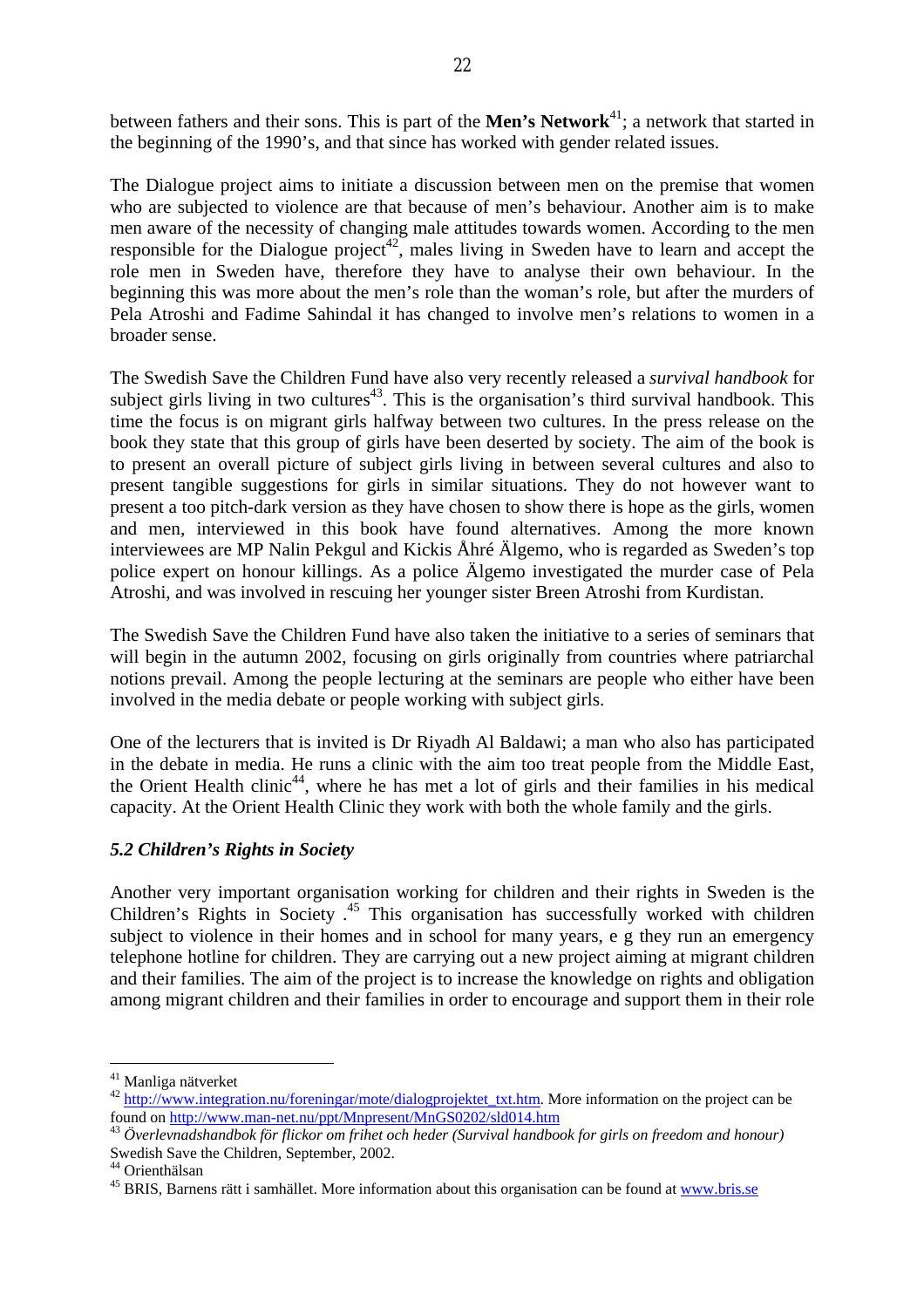as parents, giving them possibilities to increase their participation and influence in the Swedish society, as a lead towards a more democratic society.

#### *5.3 Kurdish National Association*

 $\overline{a}$ 

Also the main National Associations of people from the Middle East (i.e. e. the Turkish, the Kurdish, the Iranian and also the Somali) have different projects to try to overcome differences between parents and their children, mainly daughters. The Turkish National Association, Iranian National Association, Somali National Association and the Bosnian National Association run Dialogue projects together with the Swedish Save the Children Fund.

The project run by the Kurdish National Association is called the *Generation Conflict* and was in 2000 evaluated by two Psychology students.<sup>46</sup> The aim of this project was to initiate a discussion on gender related issues and a dialogue between parents and their children on these matters and took place in several cities in Sweden. The goal of the project was to try to ease possible conflicts between parents and their children, in particular teenage daughters, through education, information and discussions. This project according to the evaluation faced a number of difficulties. One of them, was that the whole Kurdish community could not been reached due to political differences. Another obstacle was that in many cities the girls were absent from the activities arranged because of them having to stay home to look after their younger siblings or simply because of their lack of interest.

In April 2002 The Kurdish National Association released a second report about the project the Generation Conflict.<sup>47</sup> According to their evaluation, the project has successfully initiated a discussion on the dialogue between parents and their children, a delicate matter in particular regarding the daughters. Thus the project leaders find that this project has lead to a change of attitudes, although the process may be slow. Following aims with the continuation of the project are stated in the report; mapping the occurrence of generations conflict among the Kurds living in Sweden, produce and spread written information to Kurds in Sweden, establish a network consisting of people involved in the project and other organisations and authorities working with this issue, initiate a change of attitude regarding issues on equality and democracy, create a more open and liberal climate regarding the discussions on and solving of conflicts between parents and children, engage the local branches of the Kurdish National Association in the work.

Generation Conflict was initiated a couple of years before the murders of Fadime and Pela. However, the event that led to the start of this very project was the TV-program about Fadime and her family situation. The chairman was then invited to participate in debates regarding family problems, such as Fadime had with her father. Then the idea of the importance of such a project emerged.

<sup>46</sup> *Att bygga broar mellan generationerna-en rapport om lärandet i projektet Generationskonflikt (To build bridges between generations- A report on educating in the project Generationskongflikt) ,* Åkerlund, Pia and Hisyar Dirok; Stockholm's University, The Psychology department 2000 .

<sup>47</sup> *Vår röst är vår framtid. En rapport om Kurdiska riksförbundets projekt "generationskonflikt". (Our voice is our future. A report on the Kurdish National association's project "the Generation Conflict");* The Kurdish National Association in Sweden (Kurdiska Riksförbundet), Stockholm 2002.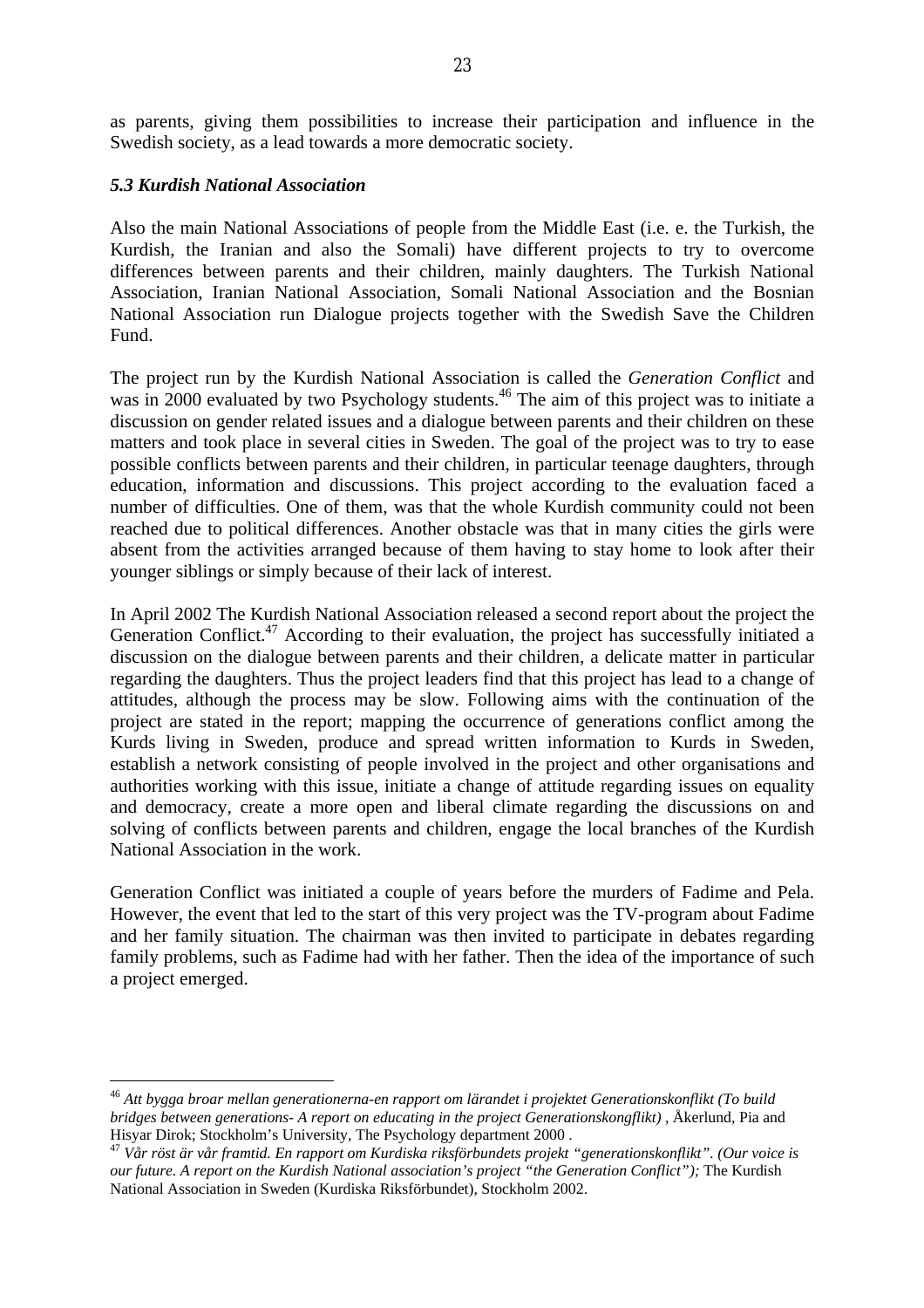#### *5.4 Kurdistan's Women Association*

Kurdistan's Women Association<sup>48</sup> is, together with The Swedish Save the Children Fund and Uppsala municipal theatre<sup>49</sup>, involved in a project called *Elektra*, which received a 1 million SEK grant from the government in June 2002. The aim of the project is to work with a overall picture of all problems that subject girls who live in patriarchal families can experience. The project is divided into four parts; the coordination of efforts to help and protect, support activities, a web page and a theatre tour of the play *Elektra's sisters*, that will tour in schools around the country. The project also involves education for people who are to support families that do not know much of Swedish society.<sup>50</sup>

<sup>48</sup> Kurdistans Kvinnoförbund

<sup>&</sup>lt;sup>49</sup> Uppsala Stadsteater

<sup>&</sup>lt;sup>50</sup> Press release from the Ministry of Justice dated 2002-06-19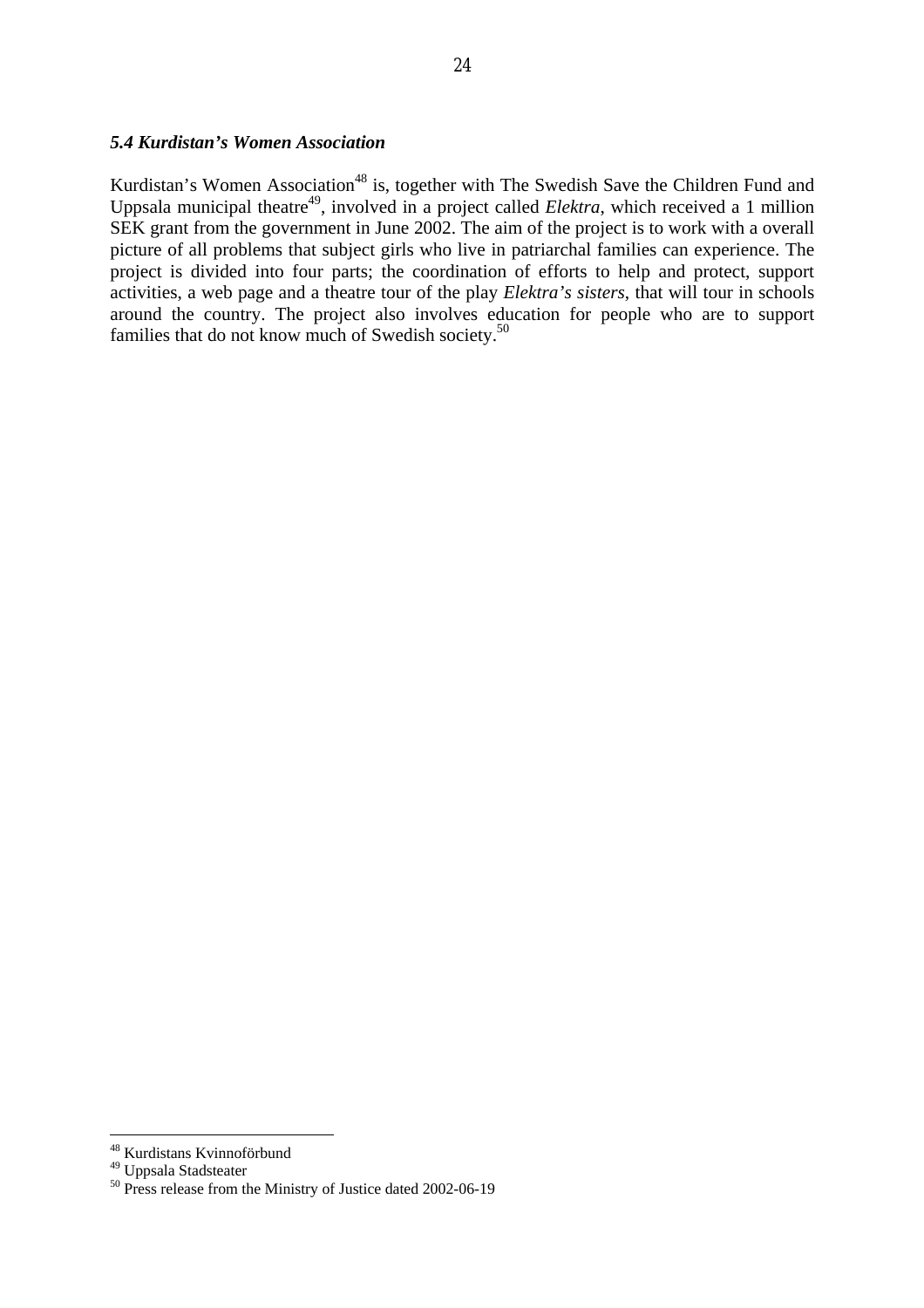# **6. The political parties role in the debate**

Under this headline I will deal with both the role the murder of Fadime Sahindal has played in xenophobic propaganda. Another aspect that will be presented in this section is how her murder may be related to the Swedish mainstream parties' general election campaigns this year, as the requirements that has appeared after her death are similar to the requirements used by the major parties in their campaigning.

#### *5.1 The xenophobic parties' view on migrants, Islam and honour killing*

The xenophobic parties have also played a role in this debate. The **National Democrats (ND)**51 (with Neo Nazi affiliations) have for instance launched an ardent campaign against Islam in general. Also, the ND has argued that the immigrant families by themselves are xenophobic since they do not allow their daughters to have Swedish boyfriends.

In the National Democrats' Islamophobic propaganda material *Islam in Sweden – a Jihad against the Swedish Welfare State* they describe their view on Islam and women. The message is very double as it criticises Swedish politicians both for the striving to uniform gender relations and also for not daring to criticise the migrant population for treating their women badly.

The following passage is taken from this document<sup>52</sup>:

*»Can someone imagine the rage that would affect an ethnic Swede, that alike Muslim men, defence a view on women, whose place should be at home, and according to this the lot of the woman is to obey? Whole official Sweden, every politician down to the slightest deputy member, every journalist down to slightest summer substitute and every professional thinker down to slightest columnist, would unite to destroy that incredulous Swede that even dared to think such. But very many Muslim men in Sweden not only think so, but they both say it and exercise it in reality. Is it anyone who can hear a scrap of critics from the official Sweden?* 

*Honour killings are deeply rooted in the Muslim view on women and an expression for the very common view among Muslims in Sweden on women as their property. Honour killings have occurred in Sweden to a great extent and for many years, according to trustworthy information (not at least from the Member of Parliament Nalin Pekgul, who has a sound knowledge of the Muslim cultural pattern) but has very recently been met by attention and critics.* 

*Fadime Sahindal, the Kurdish girl who was executed by her father for making attempts to assimilate, got her private verdict of death for among many things having a Swedish boyfriend – an unforgivable crime in the many-headed cultural circle that are represented by her father and executioner. Could someone imagine the official Swedish reaction that would cause a Swedish father that even hit her daughter for stopping her seeing migrant boys?«* 

It can be debated to what extent such propaganda actually influenced the society. Stieg Larsson, the director of **Expo Foundation**, in a recent seminar argued that ideologically

<sup>&</sup>lt;sup>51</sup> Nationaldemokraterna www.nationaldemokraterna.se

 $52$  This propaganda document can be downloaded from: www.nationaldemokraterna.se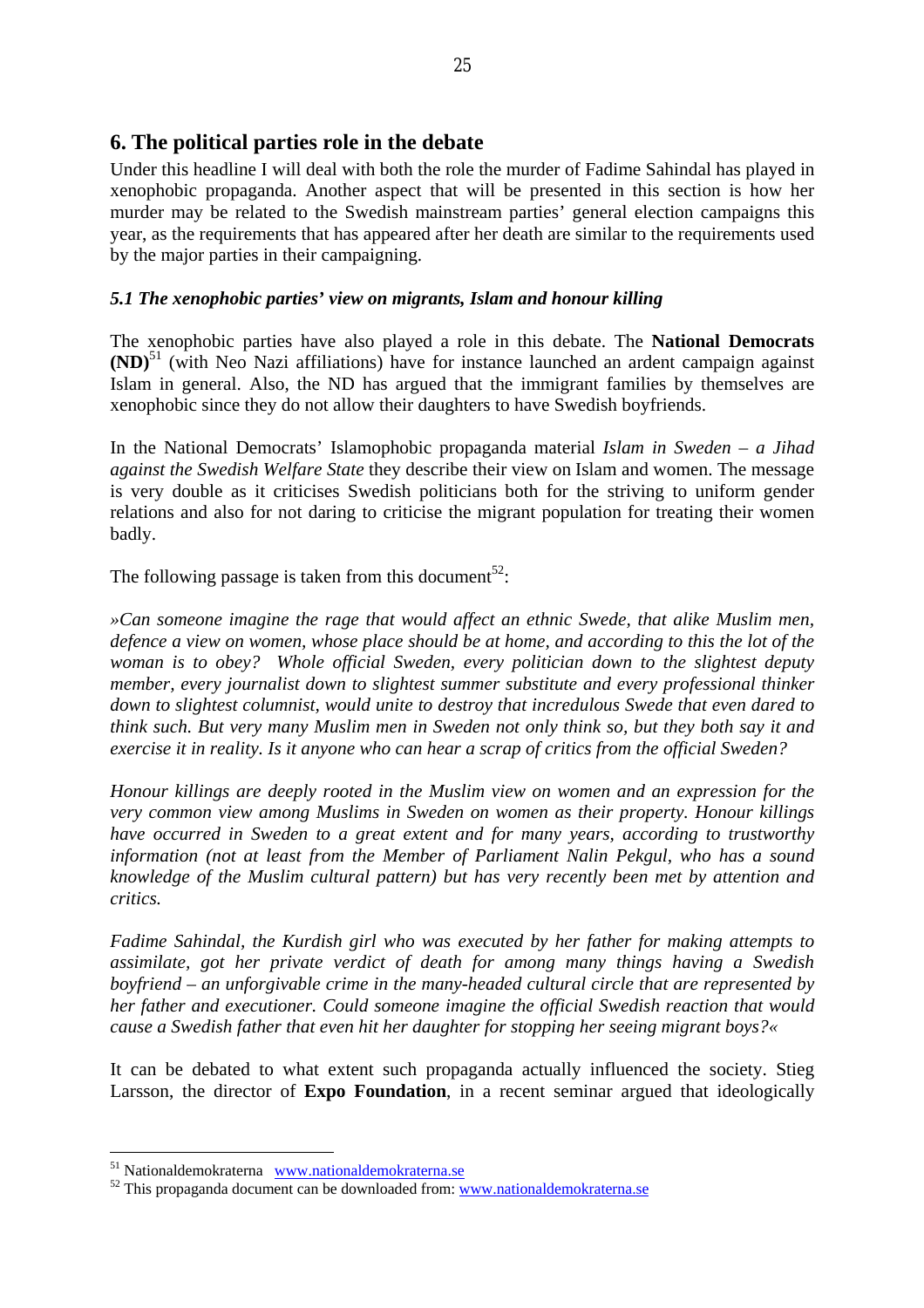motivated racist propaganda has an influence far beyond the activities of the actual racist groups.53

One interesting aspect is that in the xenophobic propaganda have used the arguments for restricting policies regarding immigration and integration coming from migrant representatives. The home page of the xenophobic periodical *Blue-Yellow Questions*54 claim that the »politically correct« ministers do not dare to talk about differences in cultures, in comparison to the migrant representatives that talk about the cultural aspect of honour killing and raise demands on migrants.

Another home page of a xenophobic periodical, *Free Information*, 55 brings up the same aspect. Under the headline *the incomprehensible feminism*, the leader of the Left Party, Gudrun Schyman, is attacked for her provocative statement to their party congress that »Swedish men are not better than the Talibans«, i.e. the global perspective on violence against women. Curiously, *Free Information* argues that following the murder of Fadime Sahindal, Kurdish born MP Nalin Pekgul is one of the few who has given a coherent description of the honour and chastity cultures in the Middle East, e.g. in Kurdistan.

The following quote is taken from the *Free Information* home page:

*»… Where family and relatives, not at least the married women agrees on appointing a murderer to kill the woman that has disgraced the family for not wanting to marry the man the family has chosen for her«.56*

Free information continue to maintain this opinion by comparing Pekgul to other participants in the debate whose opinion they reject, feminists like Schyman and the author Liza Marklund, or men participating in the debate like Jan Guillou and Kurdo Baksi. *Free Information* wonder why the feminists are not arguing in favour of the women but of the men. Their conclusion is as follows:

»*On the contrary what is argued is that it is not the so-called racists and xenophobes that exploit the honour killings. This is, on the other hand, made by the feminists.«57*

On the Nazi internet site *Info-14*58, the tragic events of the Sahindal family has been followed like a serial story. The news from 10 August 2002 notes that the brother, Mesut Sahindal, has been detained due to suspicion of participating in a gang rape. Here follows a quotation from the end of the article:

*»The Kurdish family Sahindal have in other words been a tormentor since they came. Naturally the Swedish honour must be restored after the ravages of the Sahindal clan, thus the evil must be pulled up by the roots and the Sahindal family will be deported damned quick.«* 

<sup>&</sup>lt;sup>53</sup> Seminar for TUC integration policy groups, Boras, September 27, 2002.

<sup>&</sup>lt;sup>54</sup> Blå-gula Frågor. The article is available at http://www.bgf.nu/korrekt/kmin.html<br><sup>55</sup> Fri information.<br><sup>56</sup> http://www.friinformation.com/102/Den%20obegripliga%20feminismen.htm<br><sup>57</sup> http://www.friinformation.com/102/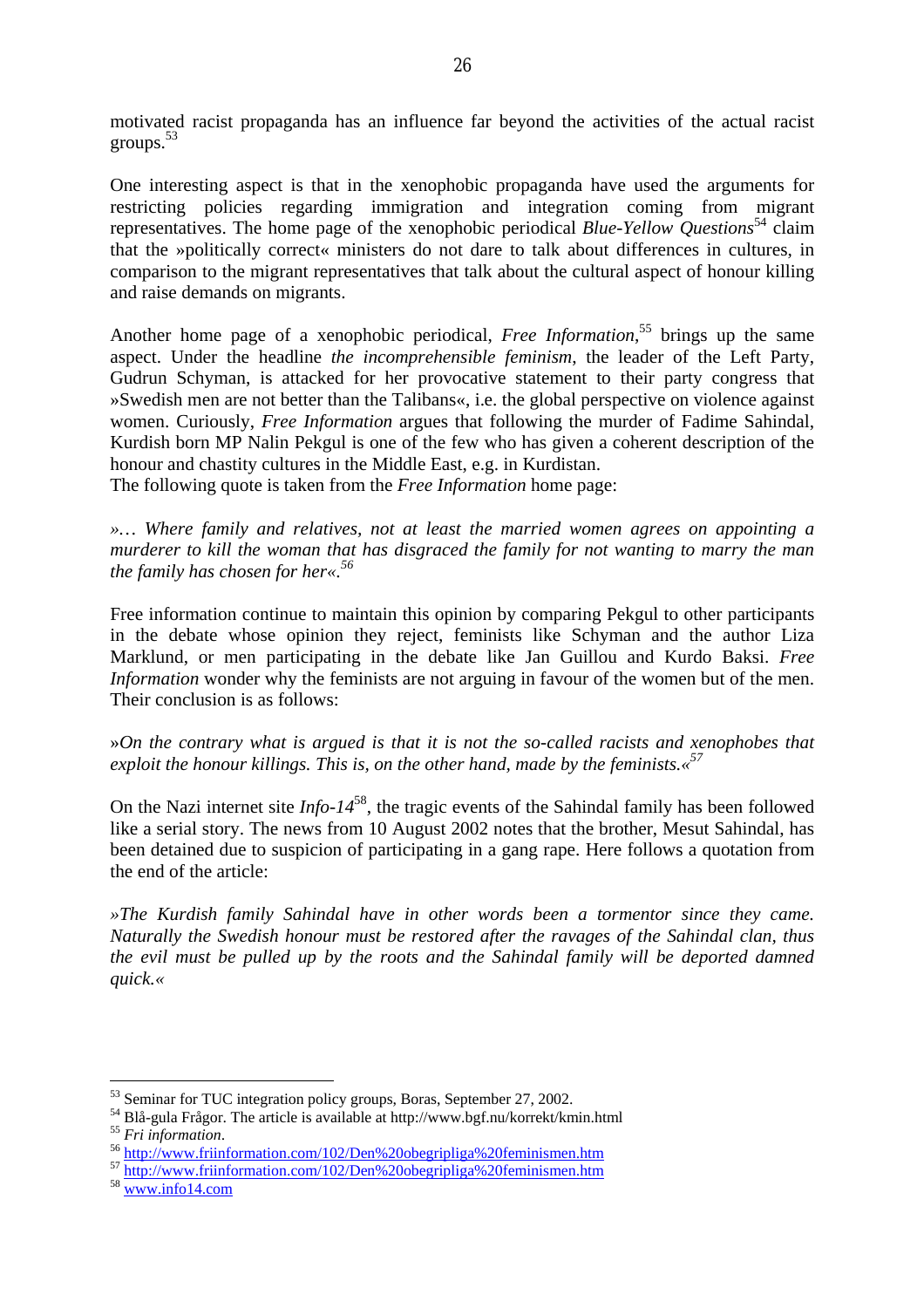A great amount of letters to the editor regarding the murder of Fadime Sahindal were published in the daily press. One of them is taken from the newspaper *Expressen*59:

*»People escape from troubled war-torn countries to give their children a future in our safe country. Then they should not kill their own children.« MB* 

Another interesting Letter to the editor from the same day and same newspaper focus on the importance of teaching newly arrived people that honour crimes are unacceptable in Sweden and at an early stage inform parents about the possibilities that their daughters might fall in love with Swedish men. Other contributions to the debate have been more aggressive and want to deport the migrants who do not want to assimilate and follow Swedish legislation.

# *5.2 The role integration has played in Swedish politics after the murder of Fadime Sahindal*

The talk of improved integration, mainly concerning migrants' better knowledge on what values that are prevailing in the Swedish society, has been increased after the murder of Fadime Sahindal.

This has been expressed in for instance increased demands on the introduction of tests, mostly regarding language skills but also regarding values, to become a Swedish citizen.

In an article approximately six months prior to the murder of Fadime Sahindal, minister of Integration Mona Sahlin argued:

*»In Sweden it is some values that you can either like or dislike, but they are prevailing here. I do not tolerate racists or homophobes, and I do not tolerate that multiculture is used as an argument for subjecting girls.« 60*

Two months after the murder, the Conservative MP Jeppe Johnsson proposed to the Swedish Parliament that certain language skills should be demanded when granting citizenship. He also wanted to introduce demands on knowledge of how Swedish society works.<sup>61</sup>

These suggestions on demands were revived in the major political parties' election campaigns before the general election held on 15 September. The mainstream Liberal party launched its integration plan only a couple of weeks before the general election; one of the suggestions – both applauded and heavily criticised – demanded the introduction of language tests before granting Swedish citizenship. Critics accused the Liberal Party of playing with xenophobic and populist sentiments.

As a matter of fact the Liberal Party experienced a landslide success in election. They reached en election result on 13,3 percent of the voters compared to 4,7 percent in the 1998 election, although the Socialist bloc, (the Social Democrats together with the Left Party and the Green Party), remain in power. The success of the Liberal Party was to a great extent attributed to their introduction of the integration issue in debate. The Liberal Party has countered by claiming that the issue was not proposed for the benefit of the election campaign, but has been in the making for several years.

<sup>59</sup> *Expressen*, 24 January 2002. 60 *Expresse*n, 22 August 2001. 61 *Göteborgs-Posten*, 6 April 2002.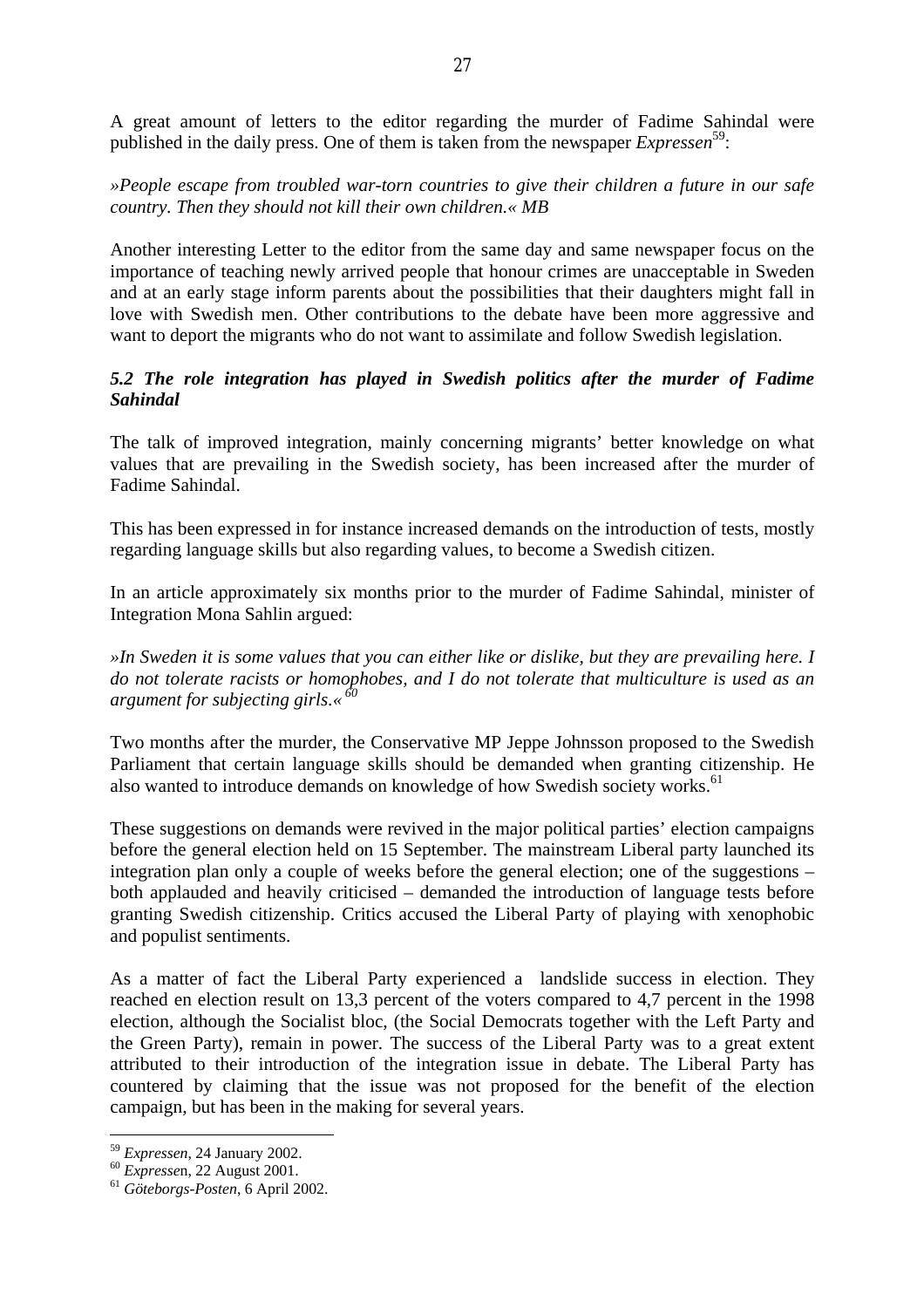# **6. Analysis**

Fadime Sahindal has indeed become a »martyr« of our time. Everyone has heard of her and her fate, even abroad, and almost every group and institution involved in gender issues, integration politics, legislation and related areas, has one way or another participated in the debate or been forced to formulate a position on her fate.

It should be noted that not one single group or individual participating in the debate has in any way condoned or expressed support for honour killings. The debate has entirely focused on issues of »why«, »who is responsible«, and »how should the system of honour killings be combated«.

Speaking from a personal point of view, as a Swedish woman of Kurdish descent, I am often asked by people who seldom or never encounter migrants and in particular Kurds, if I know other Kurdish girls in a situation similar to Fadime. On such questions I usually answer that although I have lived in a Kurdish environment, the single woman I have ever met with such a dramatic and life-threatening problem is Fadime Sahindal. I can say that I have hardly met her at all, only for a couple of minutes at her last public appearance.

I am well aware of that there are many girls living under the same circumstances, as well as that there are girls of Swedish origin that are subject to male violence in their homes. The starting-point for this analysis is not the actual crime but the responsibility of media and authorities.

# *6.1 Media's role*

 $\overline{a}$ 

The first failure of media that I have found, is that Media in general has missed all the other girls of Middle Eastern origin who are not threatened and who don't live in a situation where they have to face violence or threats from fathers, brothers or other male relatives. Media's coverage is black and white and leaves the reader with an impression that if you are a woman of Middle East origin you must be oppressed, threatened and subjected to violence. This is a dangerous role play which inadvertently may encourage prejudicial propaganda of xenophobic groups and create a false image of »Islamic people« being in a certain way. In reality the overall picture is much more complex than it presented in the pages of media.

This criticism is not new. In a student's thesis from 1998 Kristina Berggren and Malin Lindblad show how media chooses to portray migrant women and girls as primarily victims.<sup>62</sup> This pattern has increased after these two honour killings on Kurdish girls living in Sweden. Media has chosen to act »on behalf« of the migrant girls that are living under subjection from male relatives. Nor does media in general seem to have any intention to widen the horizon to describe migrant girls and women in broader perspective. Although there have been many interviews with young women not subjected to any violence or threats in the last six months, mainly of Kurdish origin , these young women are described as strong, successful and above all well integrated into Swedish society. The articles have nevertheless rarely focused on their success, but rather on the honour issue.

<sup>62</sup> *Bilden av "den andra-"invandrarkvinnan i svensk dagspress 970701-980630. (The picture of "the other"- "the migrant woman" in Swedish daily press 01-07-97 - 30-06-98),* Berggren, Kristina and Malin Lindblad, Gothenburg University, the department for peace and conflict research, November 1998.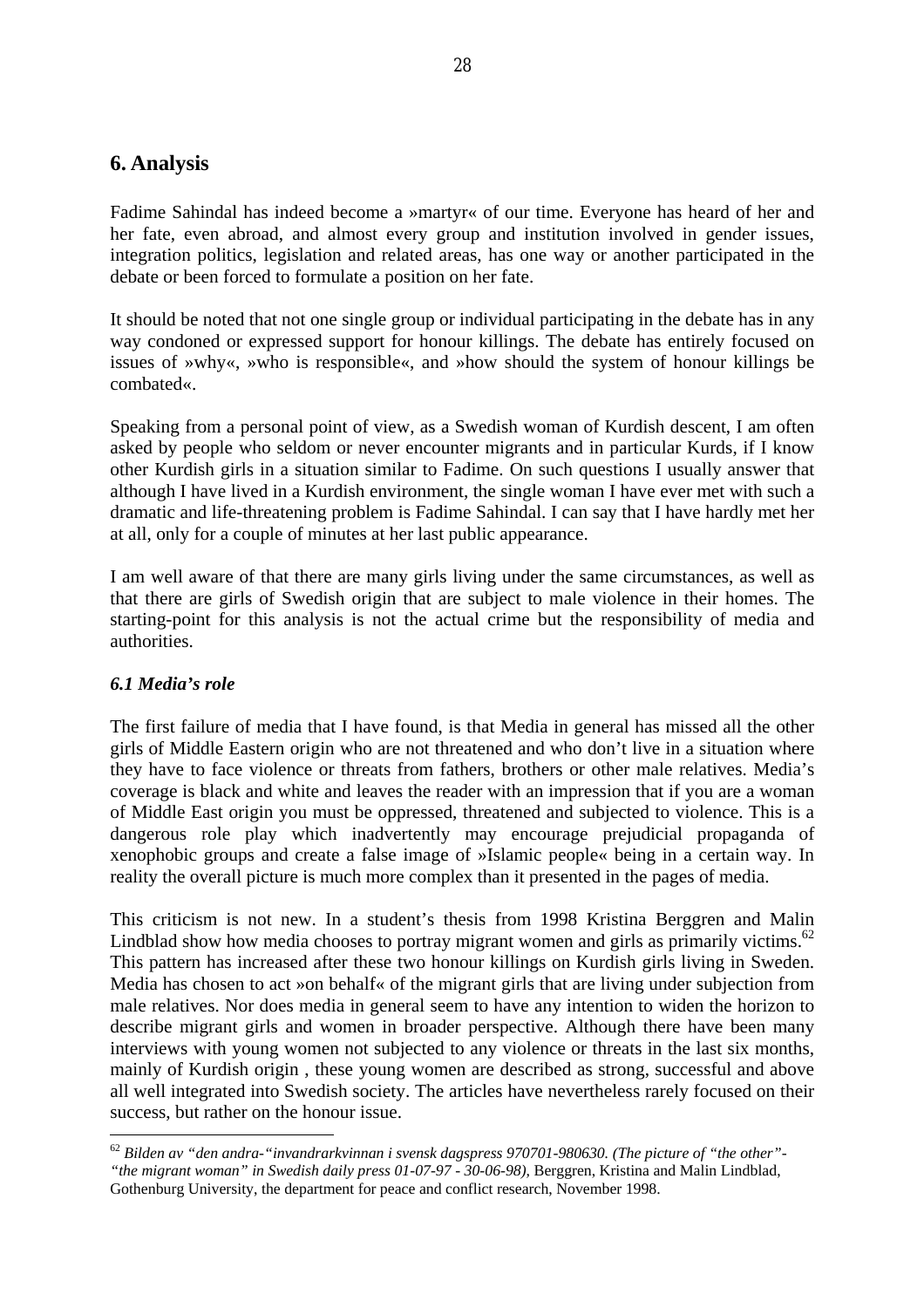In this lies the problem – being integrated or not – the duality that migrant women cannot escape. Young women of Kurdish or Middle East origin have been invited to television sofas in various debates and have been interviewed in numerous media, only with the purpose of describing the situation of their less fortunate sisters of the same ethnic origin. In media they are used as »representatives«, but the girls that appear are in most cases highly educated, strong (in a European sense, i.e. no veils), and very go-ahead.

As such, the girls that have found a platform are the opposite to the subject girls of Middle East descent that are the focus of the debate. The picture that media presents implies girls wearing veils, girls being forced to early marriages, girls being circumcised and girls subjected to honour related crimes. The viewers only hear about these girls but very seldom meet them, but it is the image of them that survives not the image of the strong migrant women that are their representatives.

When examining the media flow regarding honour related crimes it should be noted that if the subject matter is – veil carrying Muslim girls from patriarchal families – have been conspicuous by their absence, this also regards the major Muslim organisations, although they have not been totally absent from the debate. However, as a result of this the main participants in the debate are thus anti-Islamite in their approach.

The majority of the articles and programs in media that have focused on patriarchal violence are generally lacking all other kind of violence girls can be subjected to regardless of ethnic origin. The only focus has been on honour killings, thereby creating a new, specific murder category and by doing so, implying it may be or should be viewed differently from other murders or other violence against women.

To a certain extent it can be argued that this is a self-generating system where the participants in the debate are acting according to a predetermined script on how migrants should be discussed in Swedish society. Everyone is following the rules, thus maintaining the a picture of »them and us«. Us – the Swedes – versus them – the foreigners. This is not intended to be malicious, rather the contrary; it is to help people to integrate into Swedish society. At the same time two stereotype role models for subject girls is being formed; one idealizing the strong and educated migrant girl who want to become Swedish – that is »good« – and one who is not conforming by still carrying a veil – that is »bad«, or at least a problem.

At the same time it should be noted that the media response has been beneficial in that respect that for the first time an issue which previously has only concerned small activist groups or the subject girls themselves, has suddenly become an issue for the entire nation as such. The media coverage has focused on a very real problem.

#### *6.2 The »cultural« debate*

In the debate on whether honour killings are cultural or not, there has not been any entirely good explanations presented for what underlying factors there may be. Everyone has spoken their own view on murders related to violence against women either it may depend on culture or not. The public may listen to the debate on the cultural dimension, but it may also be difficult to people not initiated. This debate on whether culture is an underlying factor or not may thus only attract other intellectuals.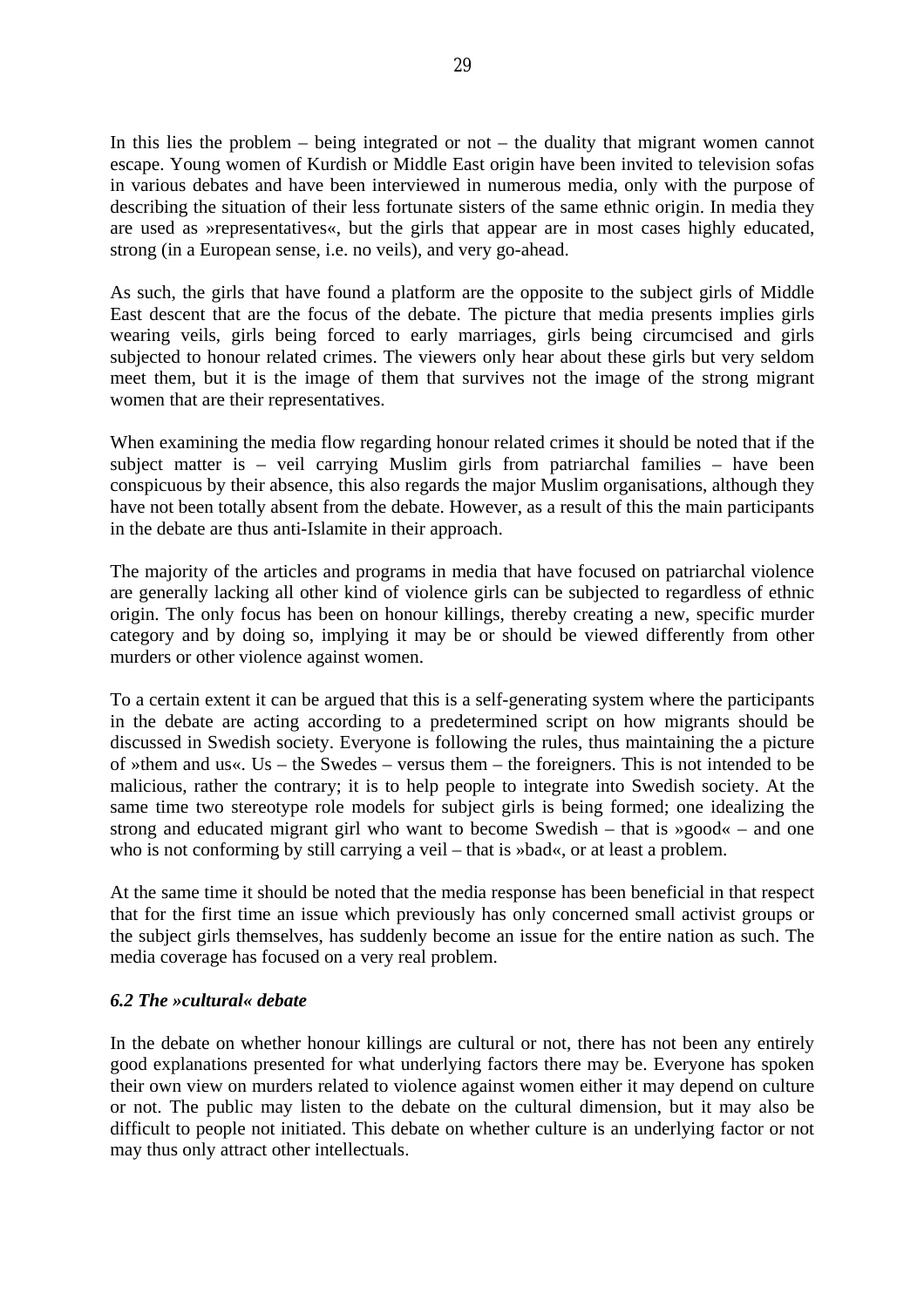I have found numerous inconsistencies in the contributors' arguments, at one moment calling for restrictions (or at least a selection) on migration (e.g. lawyer Elisabeth Fritz, but also Dilsa Demirbag), while at another moment calling for the withdrawal of such restrictions by advocating more lenient views.

It may be easier for the public to listen to the representatives of the migrant girls and in this case it is all the women with migrant background that have expressed their views, for instance MP Nalin Pekgul and other women who participated in television and contributed with chronicles on the subject. They are also the ones that are used as good examples in xenophobic propaganda against the »cowardly« Swedish establishment, including leftist intellectuals and Kurdish men, who do not dare to take stands because of fear to sounding xenophobic. The migrant women in the debate are good representatives for subject girls in the xenophobes' eyes, as they are women of that origin themselves.

#### *6.3 Values and demands*

The establishing of new associations working against men's oppression of women may be seen from different perspectives. A group of Kurdish men established the organisation **Kurdish men against oppression of women**. This initiative may be seen as a response and that this group of Kurdish men want to show the establishment that they take this violence that has occurred within their community seriously. They are in one way showing that they are aware that many of them share these views, but are willing to change, to become more Swedish, e.g. to become »good men«, and to follow society's requirements to integrate.

This may be cynical, but seen from this perspective many of the measures taken by NGO's and the authorities can be analysed out of this perspective. For instance, in articles the responsible men behind **Save the Children's Fund's** project for men, the *Dialogue project,* specifically states that men coming to Sweden has to conform to Swedish standards, to the Swedish men's role. Even though they only say it in one sentence, they express themselves like that. We versus them. The intentions are good, but the argument rests on the perception that one culture equals »bad non-Swedish values«, and the purpose is to gain »better, more Swedish« values.

It is also interesting to see how men and women react differently in the debate. The majority of the women, the representatives of the ethnic groups, are more aggressive in their approach towards the Swedish authorities and the male dominance within their own communities. They are requiring more of society, to take these issues more seriously, but also within their own ethnic groups.

Demands often come in the form of advocating harsher punishments for men killing or threatening their daughters. They are also the ones who want to make it more difficult for people to become citizens and in some cases even want society to be able to withdraw a citizenship if a person commits crimes, such as honour killing.

Sometimes there seem to be a lack of consistency in the demands that are emerging in the debate. However, those advocating stricter demands on migrants, (in particular when such demands are made by migrants), are given larger credit among the xenophobic groups, that are of course using such arguments for their own purposes.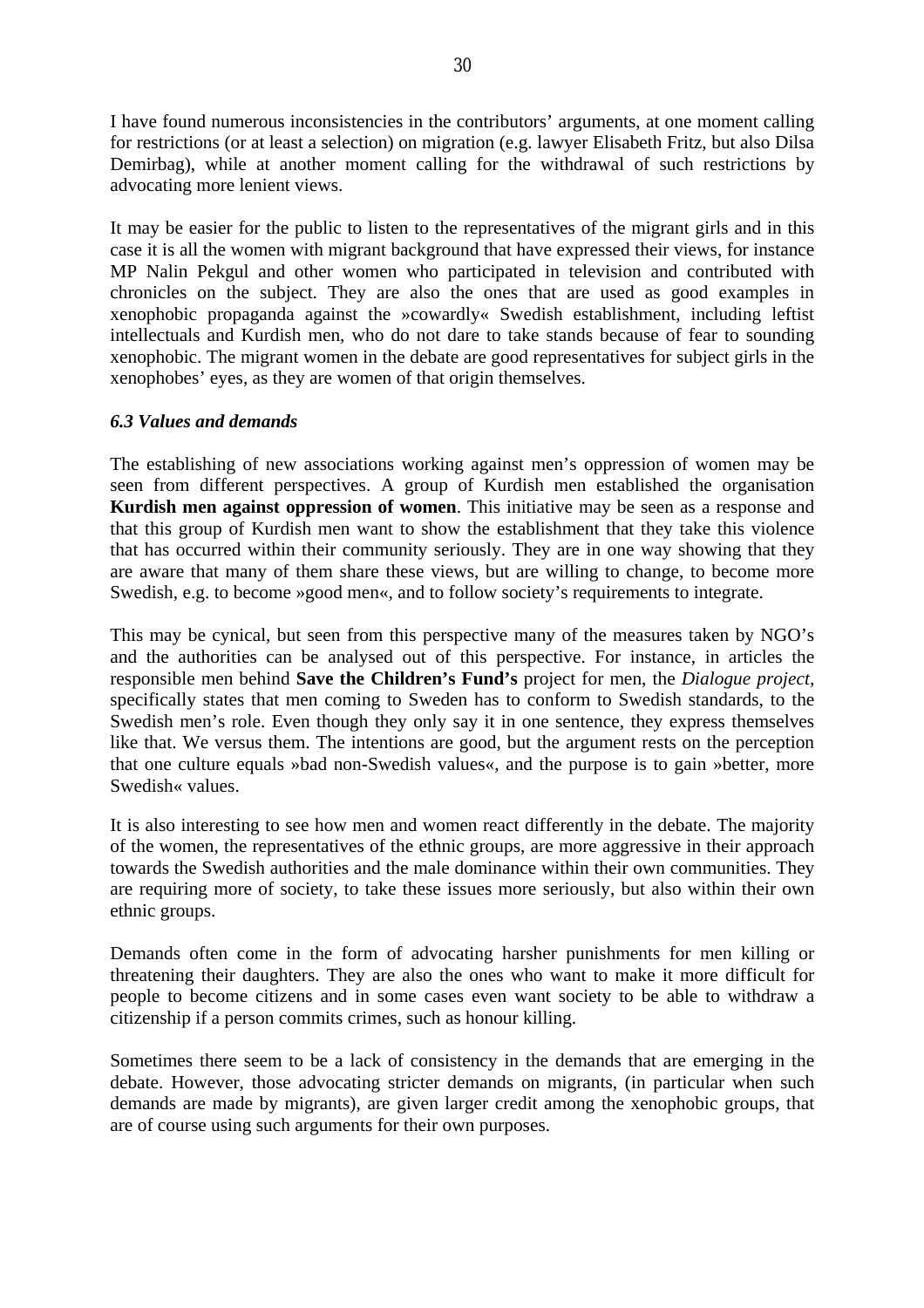The Kurdish men who have participated in the debate do not to the same extent want to increase the requirements on the migrant population. They are not as militant and anti-Islamite in their approach. It may be because of the fact that men in the debate are used by media for different purposes than women. Women may be engaged to talk about the frequent occurrence of this tradition, since they are the subjects, while men are invited to talk about the bad reputation this group may experience. They are thus used more to explain or make excuses for this behaviour, which in this way may look like an attitude towards the cultural explanation, even if this is not clearly expressed.

#### *6.4 Projects and counter measures*

There is a certain pattern visible concerning the projects that have been initiated. The majority of the projects are working with changing attitudes and values and giving education on rights and obligations among the target group, parents, men and boys of Middle East origin. This can be because the men are the one's who in the eyes of Swedish society constitute a threat to the girls in their group.

Most projects in this area are state financed. To be granted the applicants have to follow a certain model and certain fixed ideas regarding target groups and measures. Most often there are certain main areas where you rather easily can be granted money. The authorities are deciding what area that is in priority. Evidently, as the debate on subject girls of foreign origin recently has attracted a great amount of attention, in particular from media and this area has become a priority. Thus, the engagement of media and what kind of angles of approach media is choosing can be said to be of great importance for how authorities act in certain matter, for instance the honour related crimes. Media is in this way again setting the agenda.

Regarding the choice on what to call the target group of measures suggested, interestingly enough there is some disagreement and confusion. This may be because honour killing is of a delicate nature, is it cultural or not cultural. The Swedish Government, has taken a clear stand here, when choosing to call the girls in question, »*subject girls from patriarchal families*«, thus choosing to see the oppression as something of basic cultural nature.

#### In the 2000 report *Let us talk about girls*, the Integration Board called their target group »*girls with other ethnic and cultural background than the majority of the Swedish population*«.

When mapping the situation of this group of the Swedish population they wanted to give an overall picture which would not problemize the situation. This wording regarding what to call the girls was however taken from the governments' commission to the Board to map the situation for these girls. The **Swedish Save the Children Fund** has in their survival handbook chosen the wording »*girls in double cultures*«. Living in double cultures can both be positive and negative, you can either choose the best from both cultures or you can end up between of a different set of values, which may be difficult.

Even though there has been a strong debate regarding migrant girls and the occurrence of honour related crimes I have found a pattern. That is the fear of how to relate to delicate matters like these. There is a strong fear of sounding too xenophobic, in particular among the politicians, authorities and the participants in the public debate. This is understandable as it is very difficult to explain why phenomena's like these occur.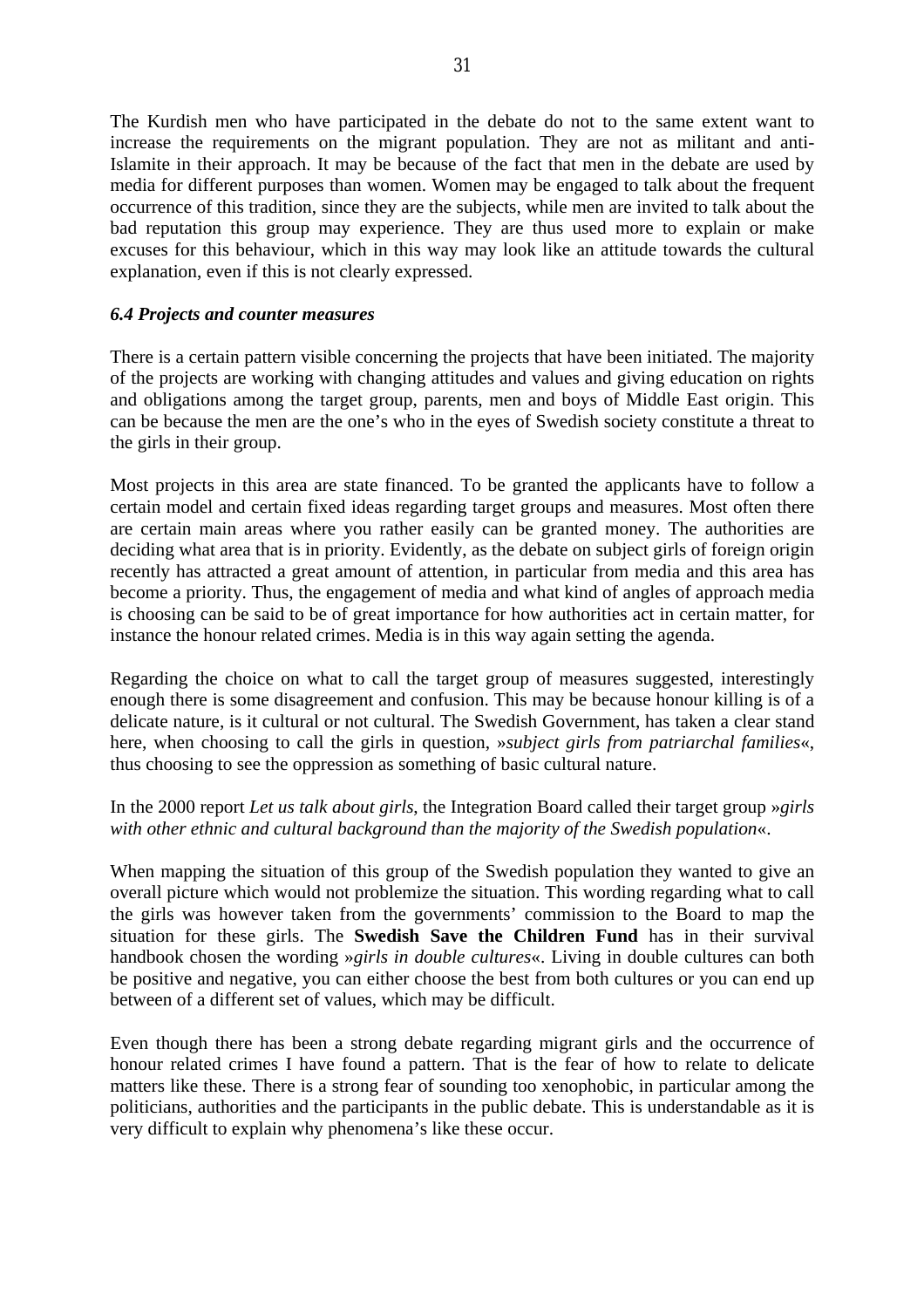There also seem to be a strong fear for acting too lenient, since that would imply that all citizens would not necessarily have the same freedom and rights and, even worse, that you might be accused of trying to excuse honour killings or even covertly endorsing such actions.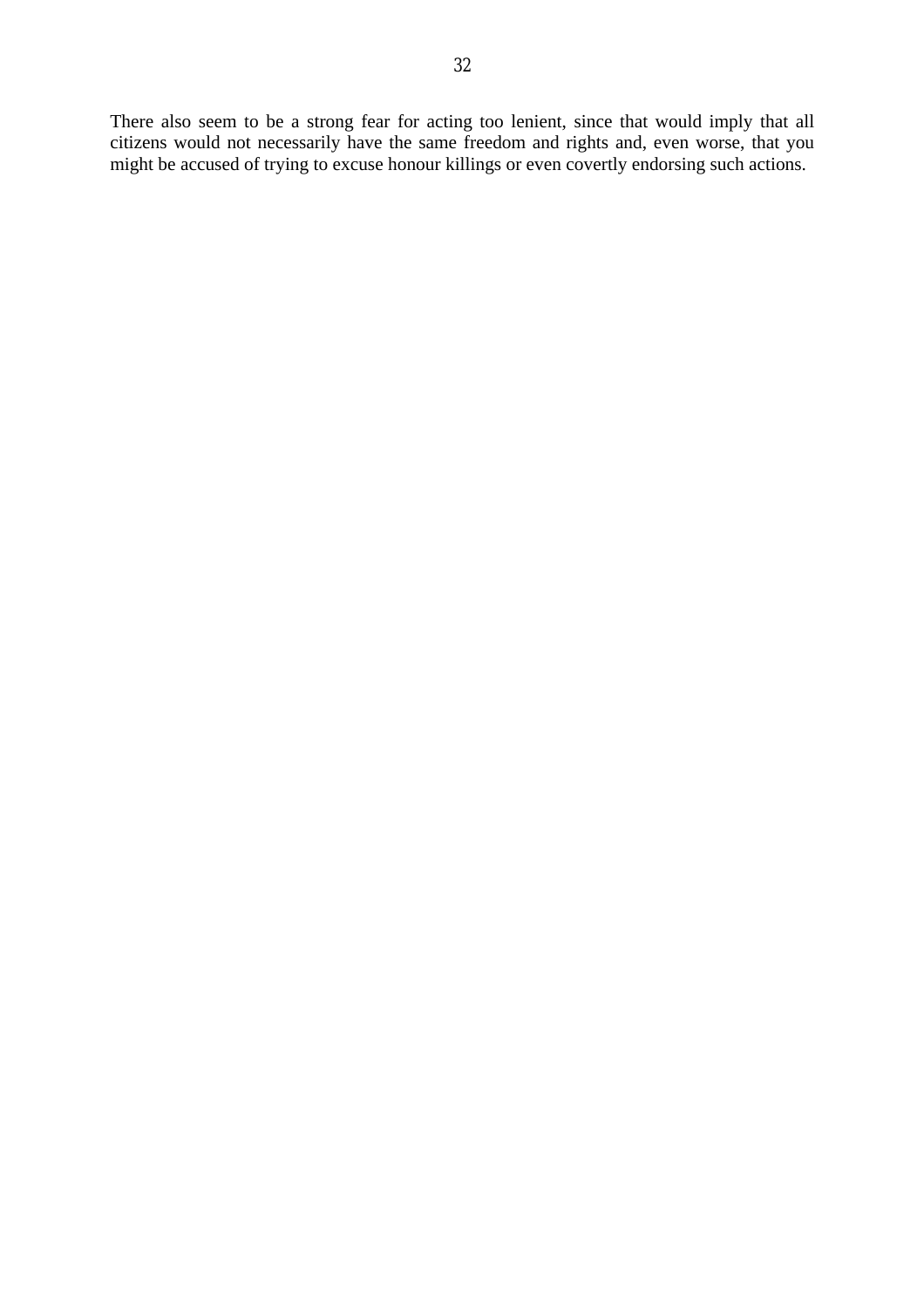# **7. Conclusion and recommendations**

»Honour killings« is not an easy phenomenon to deal with. It is very difficult to explain and impossible to excuse, whatever the underlying social, cultural, and economical or other causes may be. One of the headlines I have seen during the six months that followed Fadime Sahindal's death, that best explains the »honour killing« is*; »a murder is a murder is a murder«*.

There is also there I find that this debate in a way has failed. It is a murder and it should be treated as such.

This confusion on how to label a crime has to be brought into the discussion, as there are many young girls that are subject in one form or another to violence in Sweden. There is a great number of hidden statistics. But among the flood of articles and television programs on crimes, very few in Sweden actually concern murder. The two murders of Fadime Sahindal and Pela Atroshi were both committed by migrants from Middle Eastern countries. Both were of Kurdish origin. This coincidence and the fact that murder is still a relatively unusual crime in Sweden may be the reason for the enormous impact these two killings have had on Swedish media and society as a whole. This may also be the reason why it is so difficult to give a good explanation for and to understand the phenomena as such.

Furthermore, it should be noted that the two murders by themselves are completely different from each other and have different motives and underlying factors. Any simple or convenient explanation for »honour killings« therefore meets certain logical difficulties already when these two murders are examined. These crimes fall into the category of crimes that the majority of the Swedish population totally reject as incomprehensive, e.g. murder of one's child.

This control over women's sexuality is in most Swedes' eyes intolerable and non-intelligible. Although it may be said that it is a rather new approach for Swedes as well, as the Swedish notion of women's sexuality has changed radically only in the last thirty–forty years. That the people who have migrated to Sweden do not understand the prevailing view on women's sexuality may not be that easy to grasp, nor that the Swedish comprehension about prevailing notions among migrants.

I have found a good explanation for this non-comprehension, namely the historian Kenneth Fritzén working with integration issues in Uppsala, Fadime Sahindal's hometown. According to him the most difficult things to meet and to grasp in a new culture is what he calls the »hub of a culture«, i.e. issues regarding family, child care and up-bringing, gender, sexuality and nudity and the way of solving conflicts.<sup>63</sup> Kenneth Ritzén finds that these are the issues the majority in a society is most intolerant about. On an individual level it is these points that we are the least inclined to understand and to change our attitudes about.

<sup>63</sup> *Medias ansvar i mångfaldsfrågor" (The responsibility of media in diversity issues)* Cecilia Englund in *Röster och Möten i Mångfalden (Voices and Meetings in the Plurality)*, Skriftserie 2001:1, Stockholm, 2001, p. 126.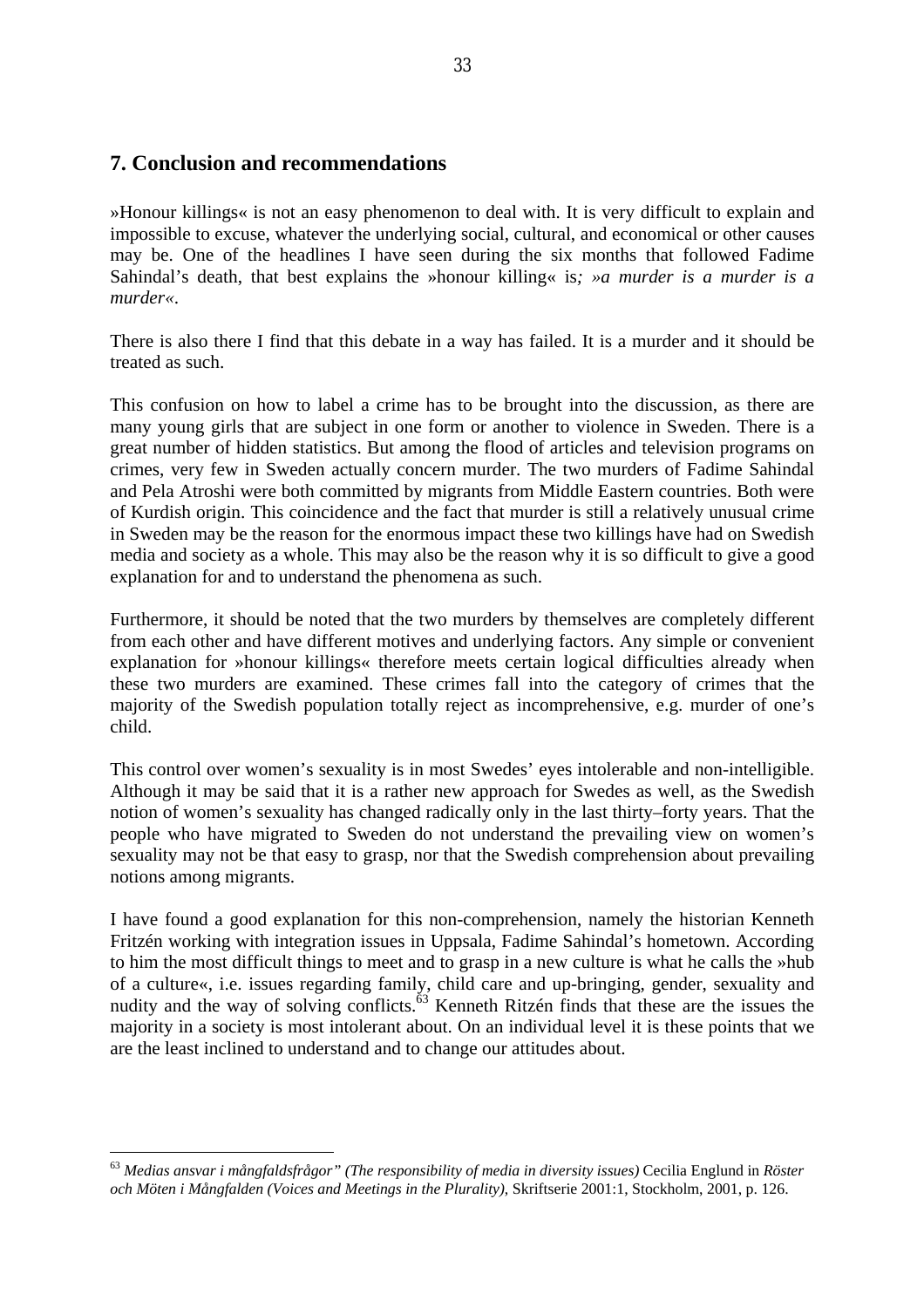This theory can never explain the occurrence of a murder on whatever grounds. It can however explain why it is so difficult to understand each other when it comes to matters that are self evident for some people, but for others not.

It is not an easy thing to recommend measures regarding this issue. One recommendation towards better measures, as for increased understanding of each other regarding the matter of family, up-bringing, gender and sexuality, and also decrease segregation in Swedish society, may be better collaboration between the migrants' organisations and the authorities.

One recommendation regards the media's way of illuminating multicultural issues. Media presentation of for example migrants and in particular Muslims or Muslim women has to become more balanced.

This may be done through improved education of journalists and students of journalism. An increased diversity among the staff at media institutions may also be of importance.

Also there has to be more institutions that scrutinize media. One such organisation already existing, the Red Cross Youth Organisation's Quick Response. Their work is very important and should be encouraged and supported.

Finally – on the same day as this report is finished, the news reports that the migrant magazine *Sesam* is closed down due to problems of funding. *Sesam* has existed for many years, always in the red margin of tough economy. At the same time this has been one of the few – if not the single broader migrant weekly in Sweden. This voice is now closed.

As long as the mainstream media does not live up to its responsibility of diversity it is extremely important that Sweden has migrant newspapers and magazines, produced by migrants and for migrants, that focus on multicultural and related issues. Today it is very difficult to get state funding for such magazines and many papers are shut down after only one or two issues due to difficulties with funding.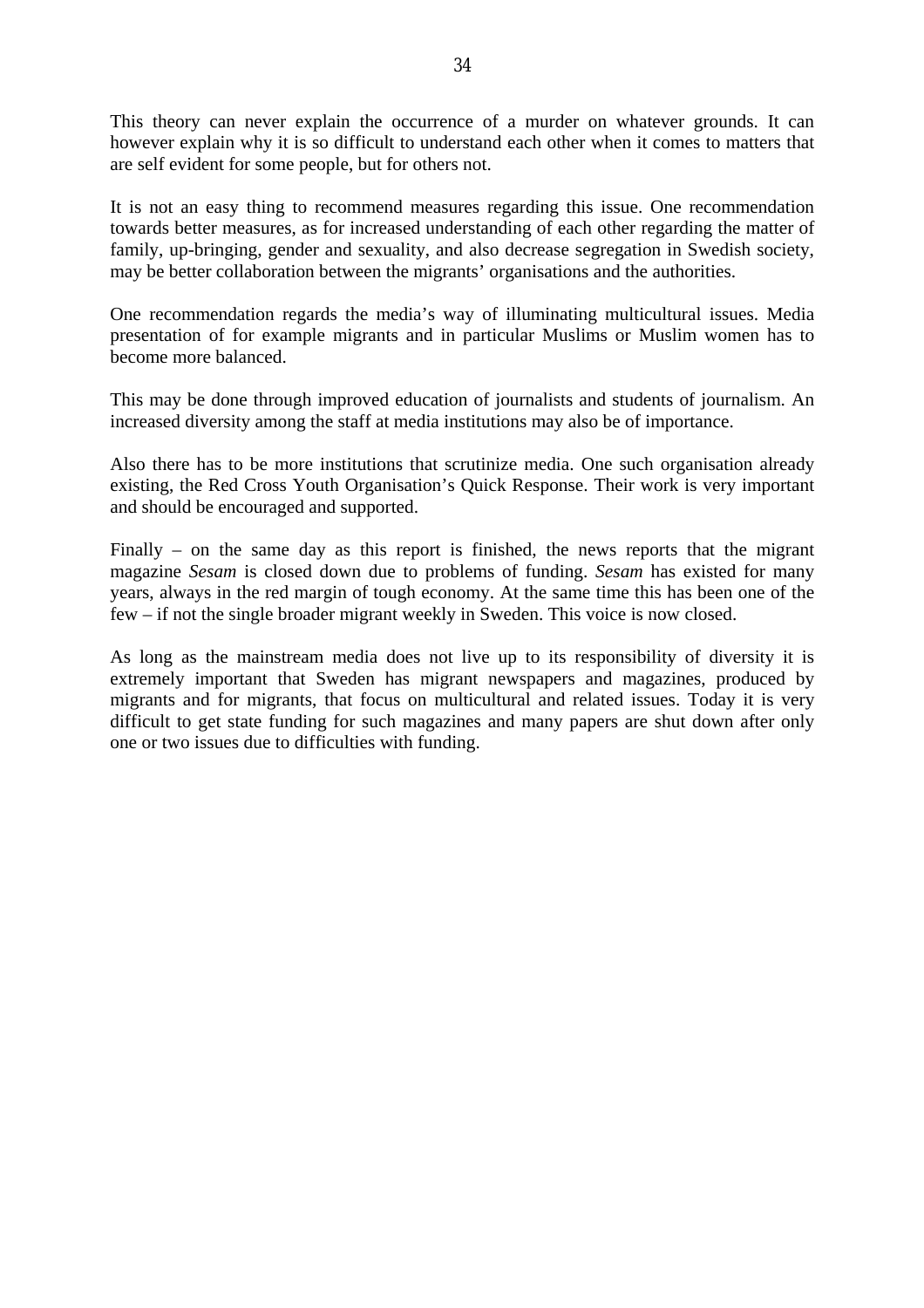# **8. Bibliography**

#### **Articles used:**

*Dagens Nyheter*,  $24<sup>th</sup>$  of January  $30<sup>th</sup>$  of June 2002,  $6<sup>th</sup>$  of March 2002

*Expressen*,  $22<sup>nd</sup>$  of August 2001,  $24<sup>th</sup>$  of January 2002,  $4<sup>th</sup>$  of February 2002

*Göteborgs-Posten*, 6<sup>th</sup> of April 2002

*Integration i Fokus* (Integration in Focus), the magazine of the Swedish Integration Board no. 1/2002.

*Kvinnor mot fundamentalism* (Women against fundamentalism), 22-23: 24-27

*Kvinnotryck*, 1/2002.

*Svenska Dagbladet*,  $25<sup>th</sup>$  of January 2002, 9<sup>th</sup> of March 2002

#### **Reports and other documents used:**

*Våld mot kvinnor i nära relationer. En kartläggning (Violence against women in close relationships. A mapping)*; Brottsförebyggande rådet (the Council for Crime Prevention): , Rapport 2002: 14

*Bilden av "den andra-"invandrarkvinnan i svensk dagspress 970701-980630. (The picture of "the other"-"the migrant woman" in Swedish daily press 01-07-97 - 30-06-98)*;Berggren, Kristina and Malin Lindblad:, Gothenburg University, the department for peace and conflict research, November 1998

*»Hedersmord« i jämställdhetens paradis (»Honour killings« in the paradise of equality*; by Eldén, Åsa in *Jalla! Nu klär vi granen – möte med den muslimska kultursfären* (The ministry of Foreign Affairs, February 2002, p. 31.

*Medias ansvar i mångfaldsfrågor (The responsibility of media in diversity issues)* by Cecilia Englund in *Röster och Möten i Mångfalden (Voices and Meetings in the Plurality)*, Skriftserie 2001:1, Stockholm, 2001.

*Vår röst är vår framtid. En rapport om Kurdiska riksförbundets projekt "generationskonflikt"." (Our voice is our future. A report on the Kurdish National association's project "the Generation Conflict")*; The Kurdish National Association in Sweden (Kurdiska Riksförbundet), Stockholm 2002.

*Jalla! Nu klär vi granen – möte med den muslimska kultursfären*; Ministry of Foreign Affairs, February 2002.